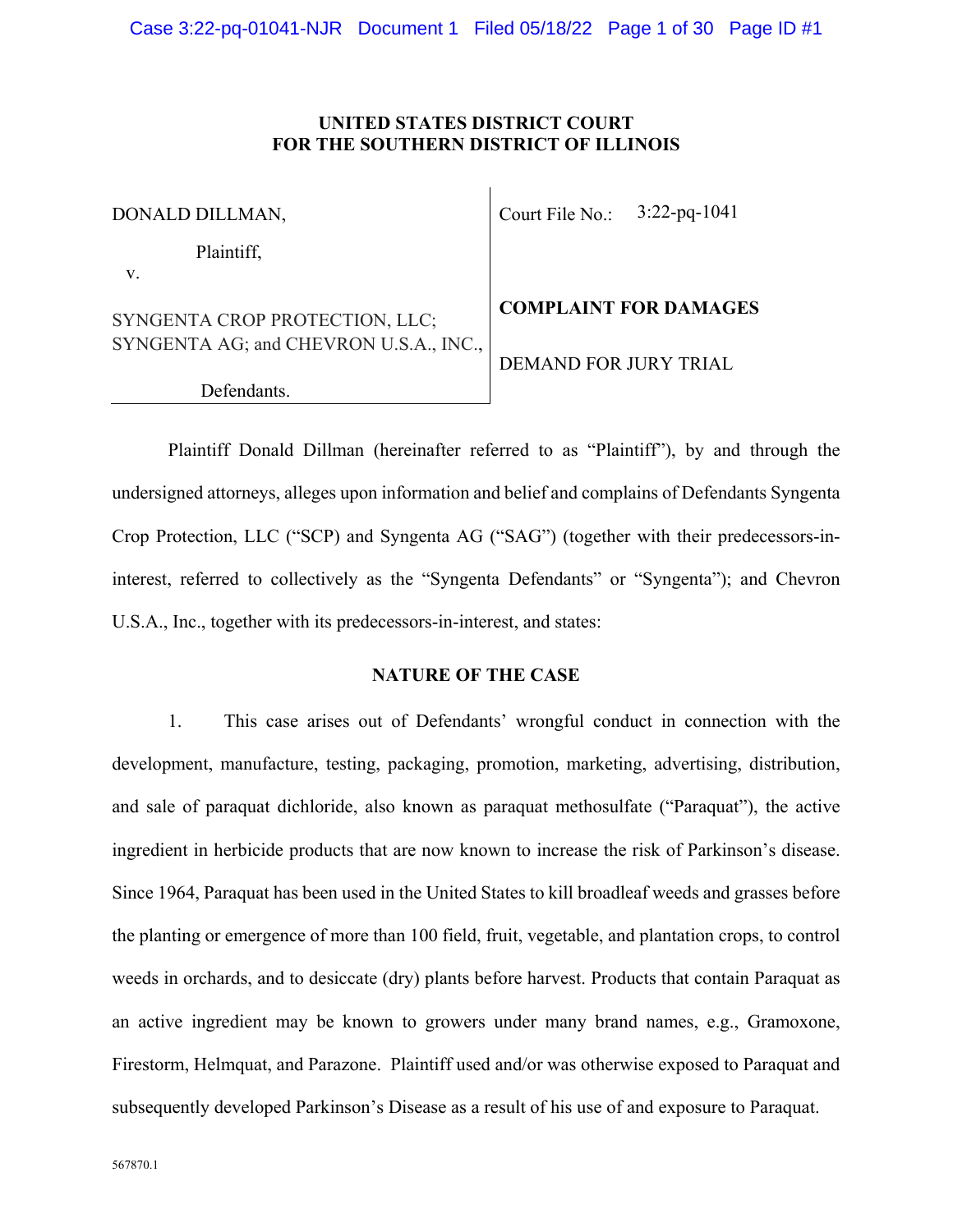#### **PARTIES**

2. Plaintiff Donald Dillman, ("Plaintiff") is a citizen and resident of Scotts Bluff County, in the State of Nebraska. Plaintiff was exposed to Paraquat in and around Scotts Bluff County in the State of Nebraska.

3. Defendant Syngenta Crop Protection, LLC ("SCP") is a Delaware limited liability company with its principal place of business in Greensboro, North Carolina. SCP is a wholly owned subsidiary of Syngenta AG.

4. SCP advertises, markets, promotes, sells and distributes Paraquat and other products to distributors, dealers, applicators, and farmers throughout the United States.

5. Defendant Syngenta AG ("SAG") is a corporation organized and existing under the laws of Switzerland with its principal place of business at Schwarzwaldallee 215, 4058 Basel Stadt, Switzerland. Syngenta AG was formed in 2000 as a result of the merger of Novartis Agribusiness and Zeneca Agrochemicals. ChemChina, a Chinese state-owned entity, acquired Syngenta AG in 2017.

6. Syngenta AG holds itself out as a global company and maintains a central function that governs SCP, and other business entities under the Syngenta umbrella.

7. SAG, through its Board of Directors and/or the Executive Committee, exercises significant control over and coordinates all Syngenta businesses, including that of SCP. Indeed, employee reporting relationships for the Syngenta businesses cross corporate lines and members of Syngenta AG's Board of Directors and/or the Executive Committee also serve as members on the Board of Directors for SCP.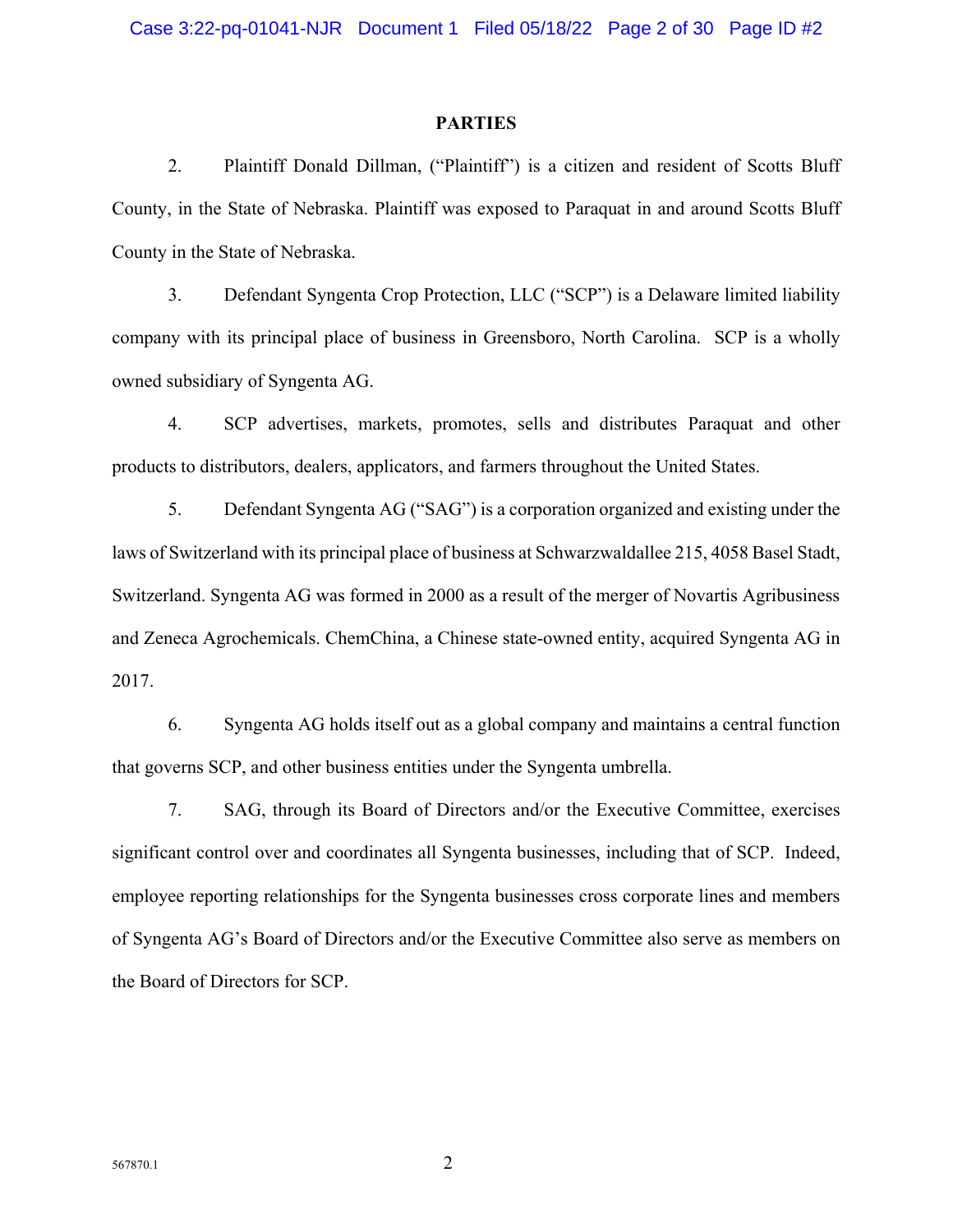### Case 3:22-pq-01041-NJR Document 1 Filed 05/18/22 Page 3 of 30 Page ID #3

8. Defendant Chevron U.S.A., Inc. is a Pennsylvania corporation with its principal place of business in San Ramon in Contra Costa County, California. Chevron U.S.A., Inc. is the successor in interest to Chevron Chemical Company.

9. Collectively, Defendants SCP, SAG, and Chevron U.S.A., Inc. are referred to herein as "Defendants."

10. Defendants worked in concert under agreements or other arrangements to act in a collective manner and/or in joint ventures regarding the actions and events addressed in this Complaint.

11. At all relevant times, Defendants were the agent, servant, employee, joint venture member, alter ego, successor-in-interest, and predecessor-in-interest of each of the other, and each was acting within the course and scope of their agency, service, joint venture, alter ego relationship, employment, and corporate interrelationship.

#### **JURISDICTION AND VENUE**

12. This Court has jurisdiction over Defendants and this action pursuant to 28 U.S.C. § 1332 because there is complete diversity of citizenship between Plaintiff and each Defendant and the amount in controversy exceeds the jurisdictional amount.

13. This Court has supplemental jurisdiction pursuant to 28 U.S.C. § 1391.

14. Venue is proper within this District pursuant to 28 U.S.C. § 1407 and Case Management Order Number 1.

15. This Court has personal jurisdiction over Defendants because Defendants transact business in the District and conduct regular business within the District. Defendants knew that their Paraquat products are and were promoted, marketed and sold throughout the United States, including the State in which Plaintiff purchased, used, or was otherwise exposed to Paraquat, and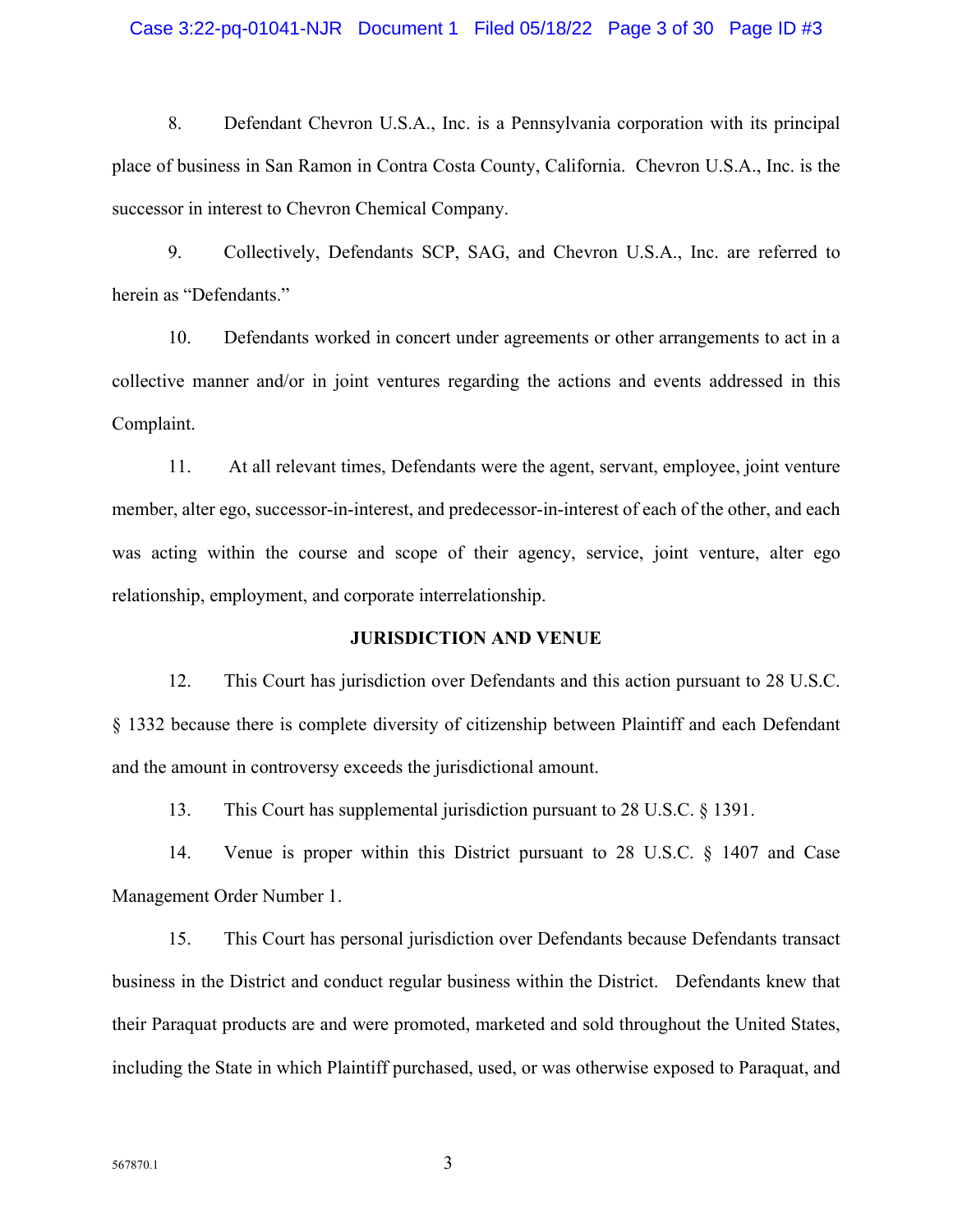Defendants exercised sufficient contacts with the State such that this Court's exercise of personal jurisdiction over them does not offend traditional notions of fair play and substantial justice.

# **HISTORY OF PARAQUAT**

16. In 1926, four British chemical companies merged to create the British company that was known as Imperial Chemical Industries Ltd. and ultimately was known as Imperial Chemical Industries PLC.

17. Imperial Chemical Industries, PLC ("ICI"), as discussed below, is a legacy company of Syngenta. ICI claims to have discovered the herbicidal properties of Paraquat in 1955.

18. ICI developed, researched, manufactured and tested Paraquat in the early 1960s and produced the first chemical paraquat formulation. ICI was awarded a U.S. patent on herbicide formulations containing paraquat in 1962.

19. ICI also performed and submitted the health and safety studies regarding Paraquat to the United States Department of Agriculture and the United States Environmental Protection Agency to secure the registration of Paraquat for use in the United States.

20. Paraquat became commercially available for use in the United States in 1964 under the brand name Gramoxone.® Paraquat is now one of the most commonly used herbicides in the United States.

21. In or about 1964, ICI and Chevron Chemical Company ("Chevron Chemical") entered into an agreement regarding the licensing and distribution of Paraquat ("the ICI-Chevron Chemical Agreement" or "Agreement"). Pursuant to the terms of the Agreement, Chevron Chemical obtained an exclusive license to the patent and other materials which permitted Chevron Chemical to formulate, use and sell Paraquat under the name Gramoxone® and other names in the United States. The Agreement also permitted Chevron Chemical to sub-license with other entities.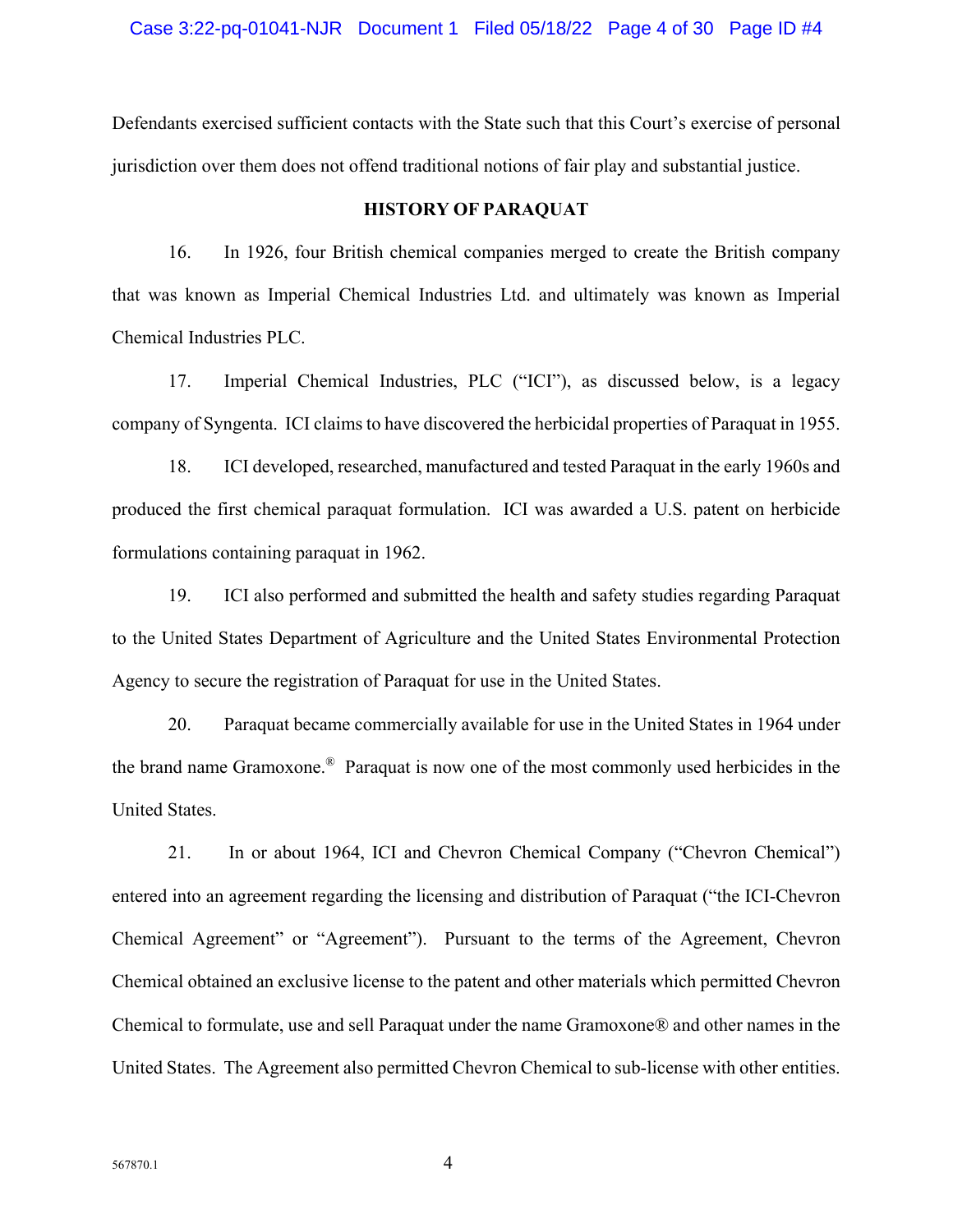#### Case 3:22-pq-01041-NJR Document 1 Filed 05/18/22 Page 5 of 30 Page ID #5

The ICI-Chevron Chemical Agreement was renewed or otherwise in effect until ICI paid for the early termination of the Agreement in 1986. In 1971, ICI also created or acquired a wholly owned U.S. subsidiary organized under the laws of the State of Delaware, which at various times was known as Atlas Chemical Industries Inc., ICI North America Inc., ICI America Inc., and ICI United States Inc. This subsidiary was ultimately known as ICI Americas Inc. ("ICI Americas").

22. ICI and ICI Americas subsequently entered into a series of acquisitions and mergers, which ultimately resulted in creation of the Syngenta Group, whose parent corporation is Defendant Syngenta AG (SAG). Additional spin-offs and mergers ensued resulting in Syngenta Crop Protection, Inc., which in 2010, was converted to Defendant Syngenta Crop Protection, LLC (SCP). SCP's parent corporation is SAG.

23. After 1986, SCP, and/or its predecessors-in-interest sold and distributed, and continue to sell and distribute, Paraquat throughout the United States.

24. Thus, from approximately 1964 through the present, the Syngenta Defendants and Chevron U.S.A., Inc. or their predecessors-in-interest have manufactured, formulated, distributed, and sold Paraquat for use throughout the United States.

25. SCP is now the leading manufacturer of Paraquat in the United States.

#### **PARAQUAT USE IN THE UNITED STATES**

26. Since approximately 1964, Paraquat has been used in the United States to kill broadleaf weeds and grasses prior to planting or pre-emergence on more than 100 field, fruit, vegetable, and plantation crops, to control weeds in orchards, and to desiccate or dry plants prior to harvest.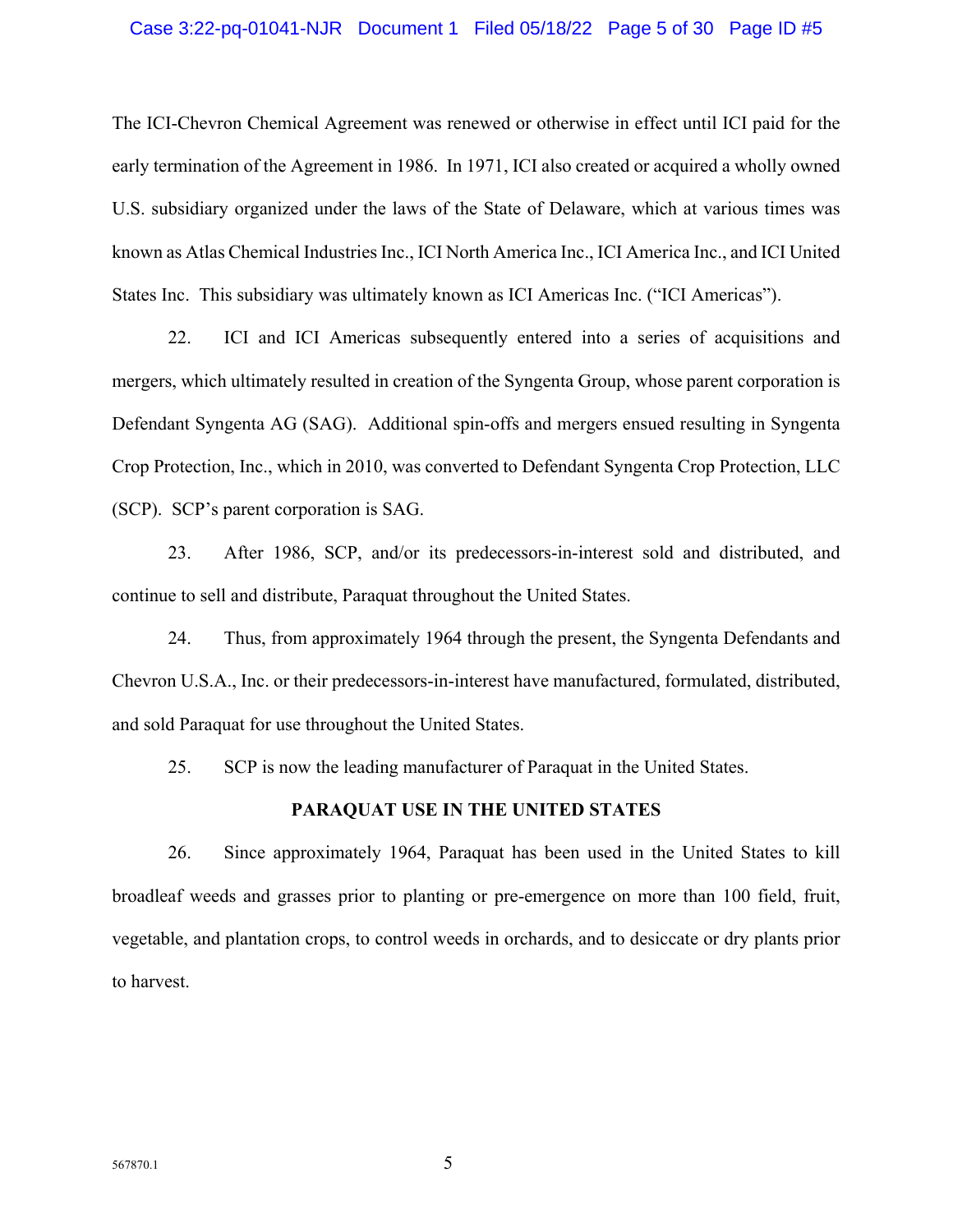## Case 3:22-pq-01041-NJR Document 1 Filed 05/18/22 Page 6 of 30 Page ID #6

27. Paraquat is commonly sprayed multiple times per year on the same land, particularly when used to control weeds in orchards or on farms with multiple crops planted on the same land within a single growing season or year.

28. Defendants typically sell Paraquat to end-users in the form of liquid concentrates (and less commonly in the form of granular solids) designed to be diluted with water before or after loading it into the tank of a sprayer and applied by spraying it onto target weeds.

29. Paraquat is formulated with one or more "surfactants" to increase the ability of the herbicide to stay in contact with the leaf, penetrate the leaf's waxy surface, and enter into plant cells.

30. Instructions accompanying Paraquat typically instruct end-users to add a surfactant or crop oil (which as typically formulated contains a surfactant) before use.

31. Users generally apply Paraquat with a knapsack sprayer, hand-held sprayer, aircraft (i.e., crop duster), truck with attached pressurized tank, or tractor-drawn pressurized tank.

32. When Paraquat was used in the manner intended or directed, or in a reasonably foreseeable manner, users of Paraquat would be exposed to Paraquat while it was being mixed and loaded into the tanks of sprayers, including as a result of spills, splashes, and leaks, or while spraying or in direct proximity of the spray.

33. Paraquat is widely used throughout the United States. Pursuant to the United States Geological Survey (2017) data, Paraquat agricultural use is particularly concentrated in the Midwest, parts of the South, Southeast, East Coast, and portions of California.<sup>1</sup>

<sup>1</sup> *See*

l

https://water.usgs.gov/nawqa/pnsp/usage/maps/show\_map.php?year=2017&map=PARAQUAT &hilo=L&disp=Paraquat, last visited April 26, 2021.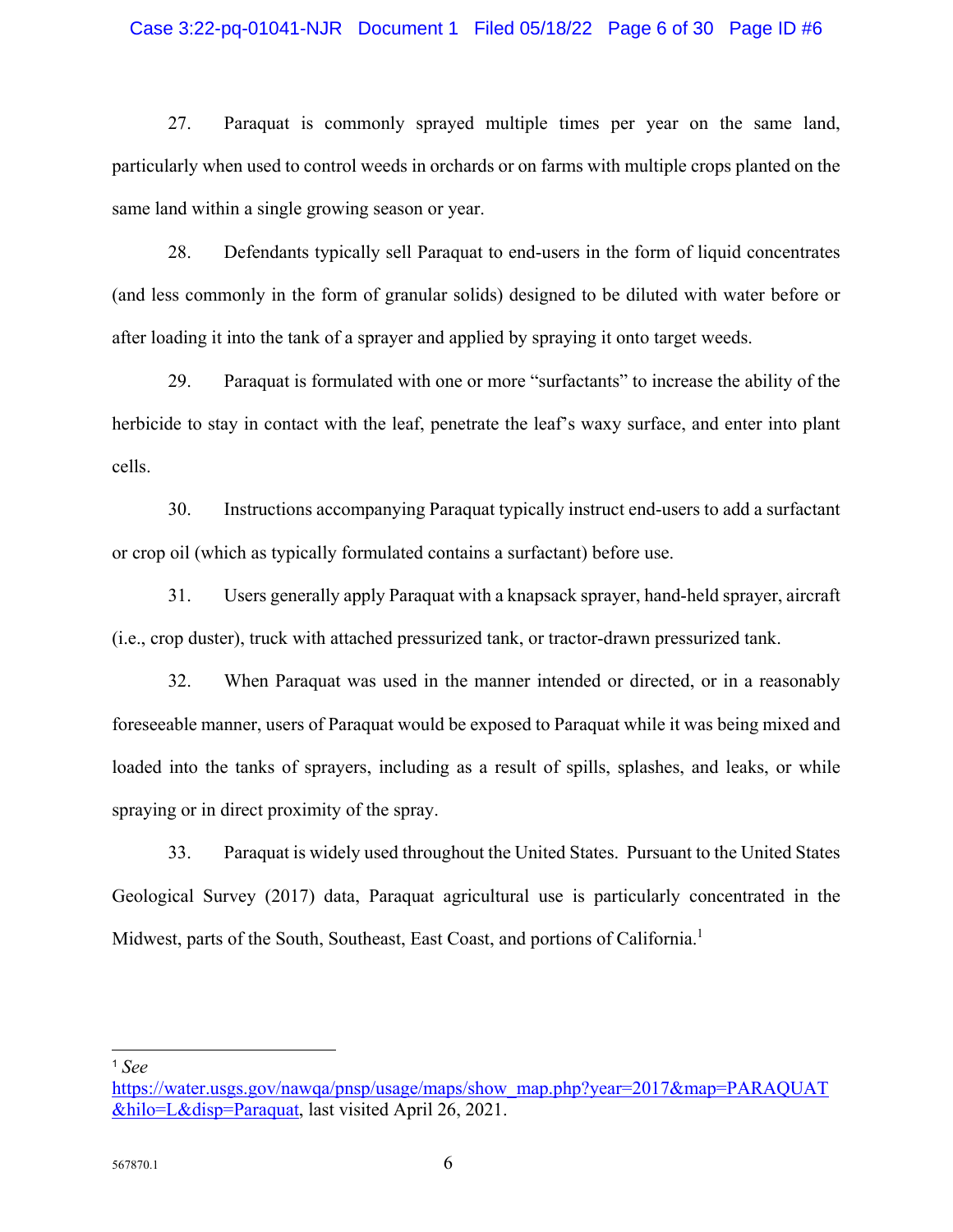

34. According to the USGS data, Paraquat use has doubled from 2013 to 2017, and now totals roughly 10,000,000 pounds annually.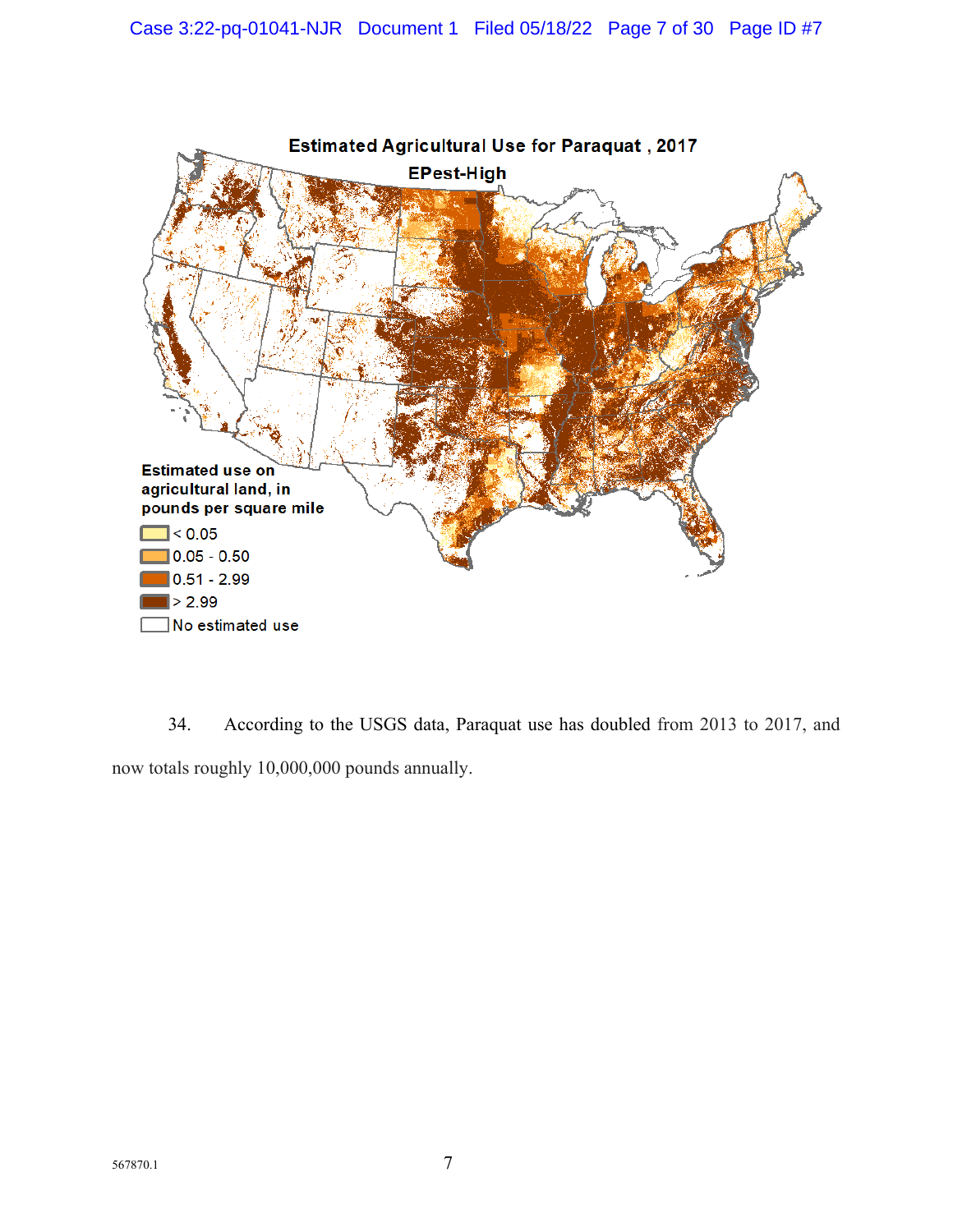35. Similarly, by 2017, Paraquat use on corn and soybean crops was extensive.2



<sup>2</sup> *See*

l

https://water.usgs.gov/nawqa/pnsp/usage/maps/show\_map.php?year=2017&map=PARAQUAT &hilo=H, last visited April 26, 2021.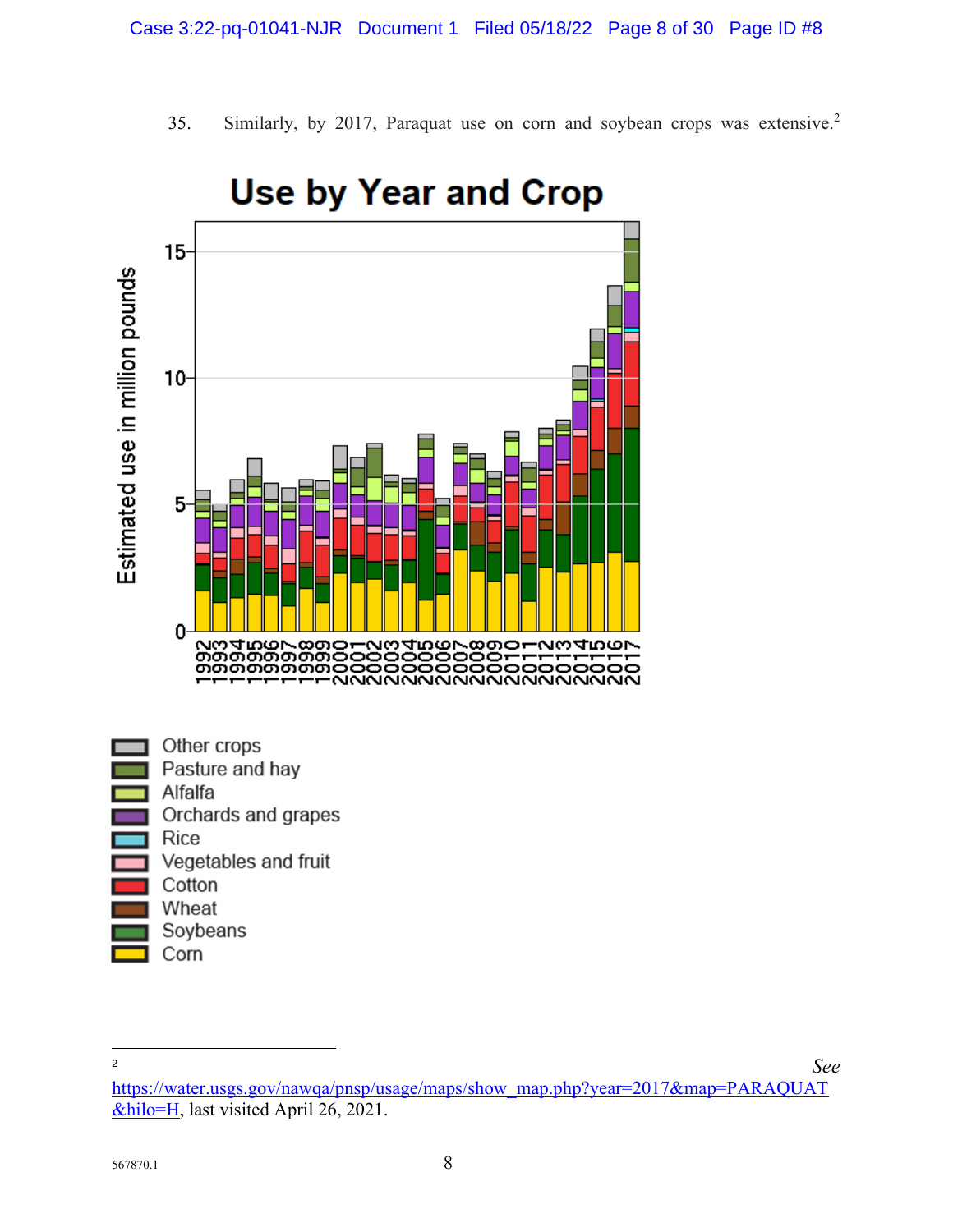#### Case 3:22-pq-01041-NJR Document 1 Filed 05/18/22 Page 9 of 30 Page ID #9

36. Indeed, use of Paraquat in the United States remains robust. Data from September 2020 indicates that Paraquat continues to be one of the most widely used herbicides in the United States, with an average of 8.5 million pounds applied annually to 15.8 million acres.

37. Since its initial sale in the United States, Paraquat has been used to kill broadleaf weeds and grasses before the planting or emergence of numerous field, fruit, vegetable and plantation crops, as well as for the control of weeds in orchards, and to desiccate (dry) plants before harvest. Paraquat use is also commonly used in no-till farming.

38. At all relevant times, it was reasonably foreseeable that when Paraquat was used in the manner intended or directed, i.e., in a reasonably foreseeable manner, users of Paraquat and persons nearby would be exposed to Paraquat while it was being mixed and loaded into (or removed from) the tanks of sprayers, including as a result of spills, splashes, or leaks.

39. At all relevant times, it was reasonably foreseeable that when Paraquat was used in the manner intended or directed, i.e., in a reasonably foreseeable manner, persons who sprayed Paraquat or who were in areas where Paraquat was being sprayed would be exposed to Paraquat, including as a result of spray drift, the movement of herbicide spray droplets from the target area to an area where herbicide application was not intended, typically by wind, and as a result of contact with sprayed plants.

40. At all relevant times, it was reasonably foreseeable that when Paraquat was used in the manner intended or directed, i.e., in a reasonably foreseeable manner, users of Paraquat and persons nearby would be exposed to Paraquat, including as a result of spills, splashes and leaks while equipment used to spray was being emptied or cleaned or clogged spray nozzles, lines, or valves were being cleared.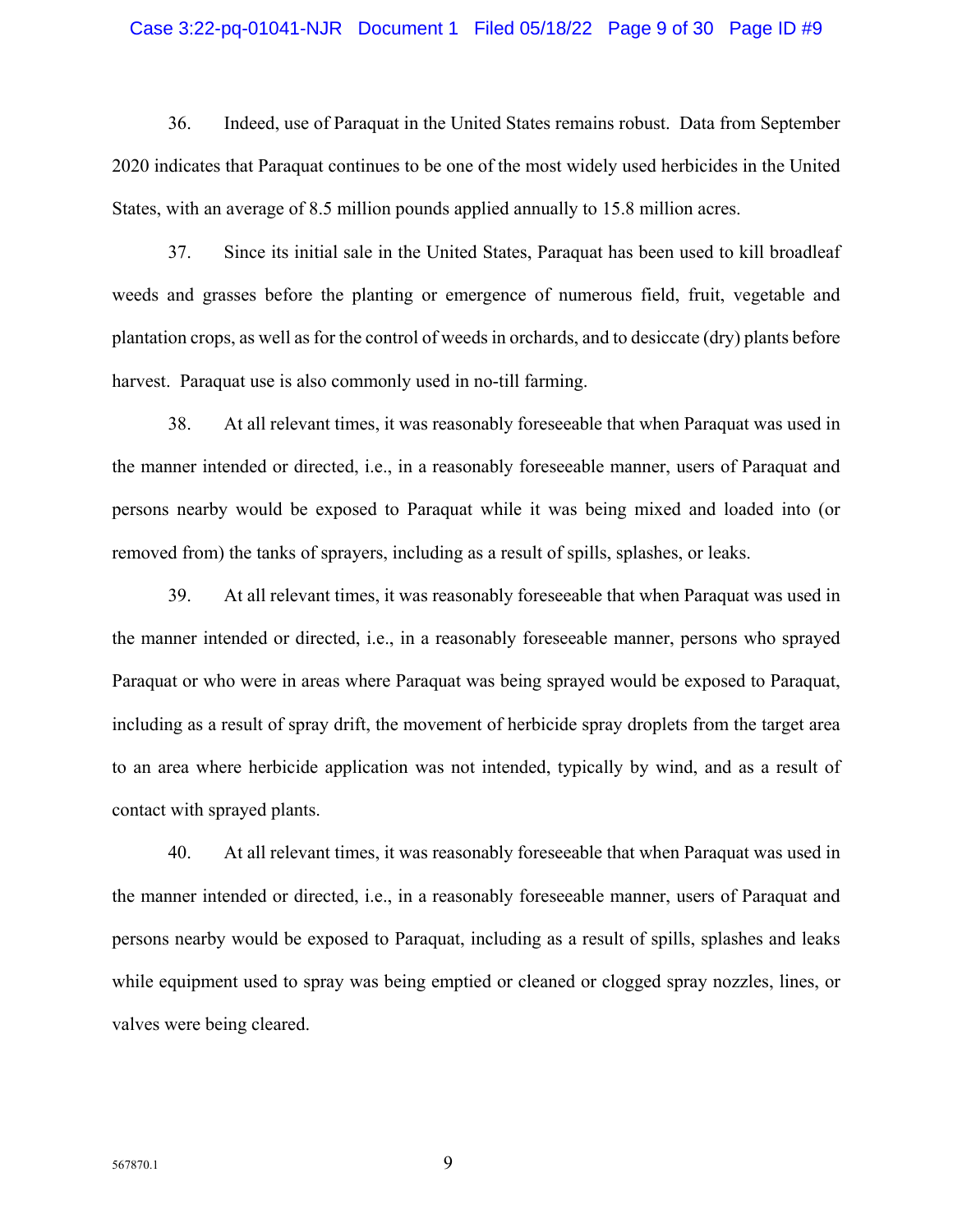41. At all relevant times, it was reasonably foreseeable that Paraquat could enter the human body via absorption through or penetration of the skin, mucous membranes, and other epithelial tissues, including tissues of the mouth, nose and nasal passages, trachea, and conducting airways.

42. Paraquat is highly toxic to plants, animals, and humans. Indeed, Paraquat is designed to kill plants and weeds through a process known as oxidative stress. Unfortunately, this mechanism also causes significant injury in humans, including Parkinson's disease.

43. Moreover, Defendants knew or have had reason to know of the association between Paraquat and severe injury to humans, i.e., Parkinson's disease, for decades. Notwithstanding, Defendants continues to market and sell Paraquat in the United States and denies any association with its product and Parkinson's disease.

## **PARAQUAT CAUSES PARKINSON'S DISEASE**

44. Parkinson's disease is classified as a progressive neurodegenerative disorder of the brain that affects the portion of the central nervous system that controls movement.

45. Approximately 60,000 Americans are diagnosed with Parkinson's disease each year. According to the Parkinson's Foundation, close to one million Americans have been diagnosed with Parkinson's disease.

46. According to researchers, the prevalence of Parkinson's disease is severely underestimated. Moreover, the rate of Parkinson's disease is particularly prevalent in the Midwest, California, Texas, Washington, and areas in the North and South East.<sup>3</sup>

l

<sup>3</sup> *See* https://www.neurologyadvisor.com/topics/movement-disorders/parkinson-diseaseprevalence-severely-underestimated-parkinsons-foundation-prevalence-project/, last visited on April 26, 2021.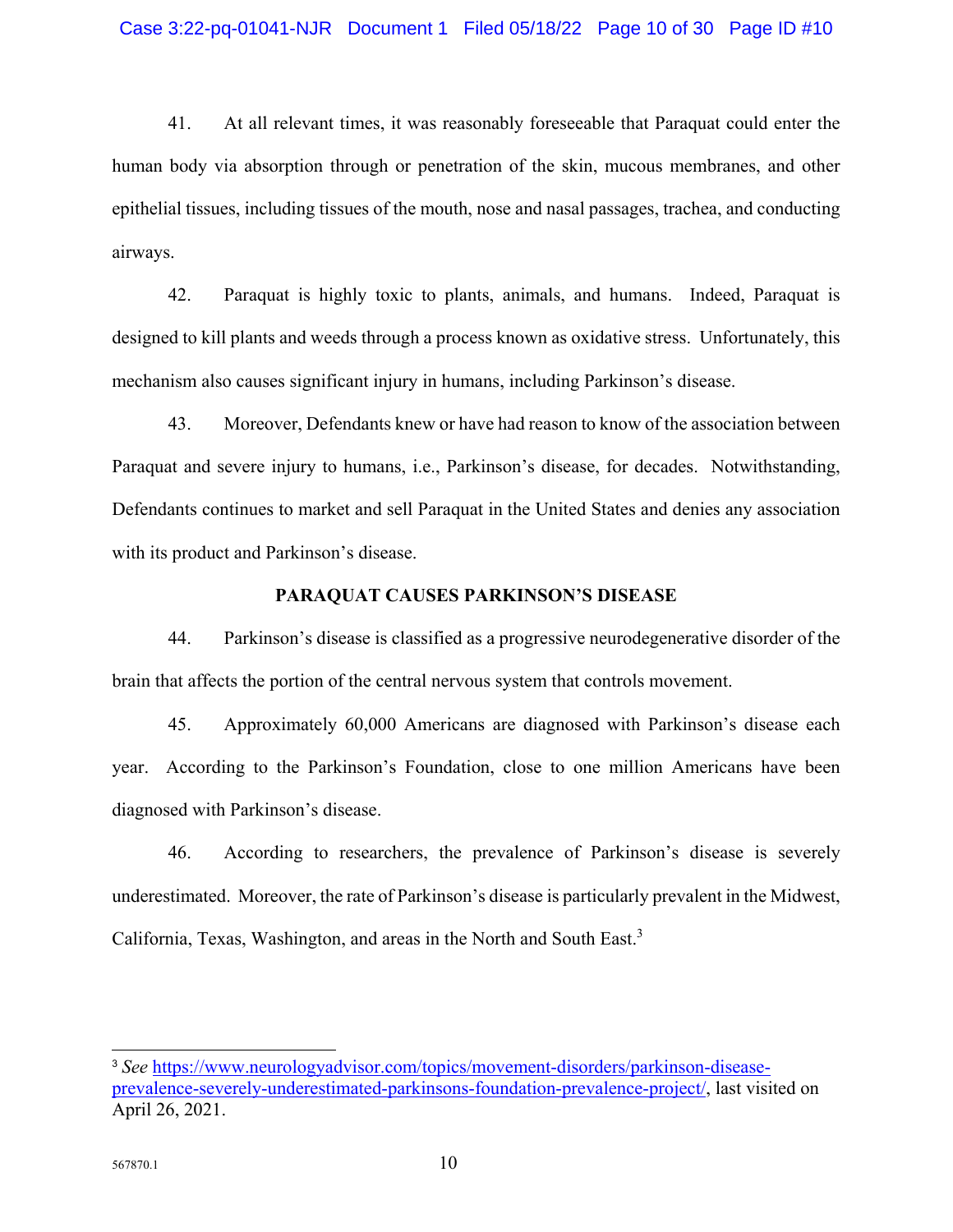

47. The characteristic symptoms of Parkinson's disease may go undetected for years. However, symptoms often appear as impairment to the primary motor symptoms, including resting tremors, bradykinesia (slowness in movement and reflexes), rigidity (stiffness and resistance to passive movement), and postural instability (impair balance).

48. Parkinson's disease also manifests in secondary motor symptoms such as freezing of gait, shrinking handwriting, mask-like expression, slurred speech, monotonous or quiet voice, stooped posture, muscle spasms; impaired coordination; difficulty swallowing; excessive saliva; and/or drooling.

49. Individuals with Parkinson's disease may also experience non-motor symptoms, such as loss of or an altered sense of smell; constipation; low blood pressure; sleep disturbances; and depression. Unfortunately, these and other symptoms may linger for years prior to the onset of motor symptom impairment and, thus the disease is often undiagnosed or, at best, diagnosis is significantly delayed.

50. Once diagnosed, no treatment will stop or reverse progression of this disease. Moreover, the treatments commonly prescribed for Parkinson's disease tend to become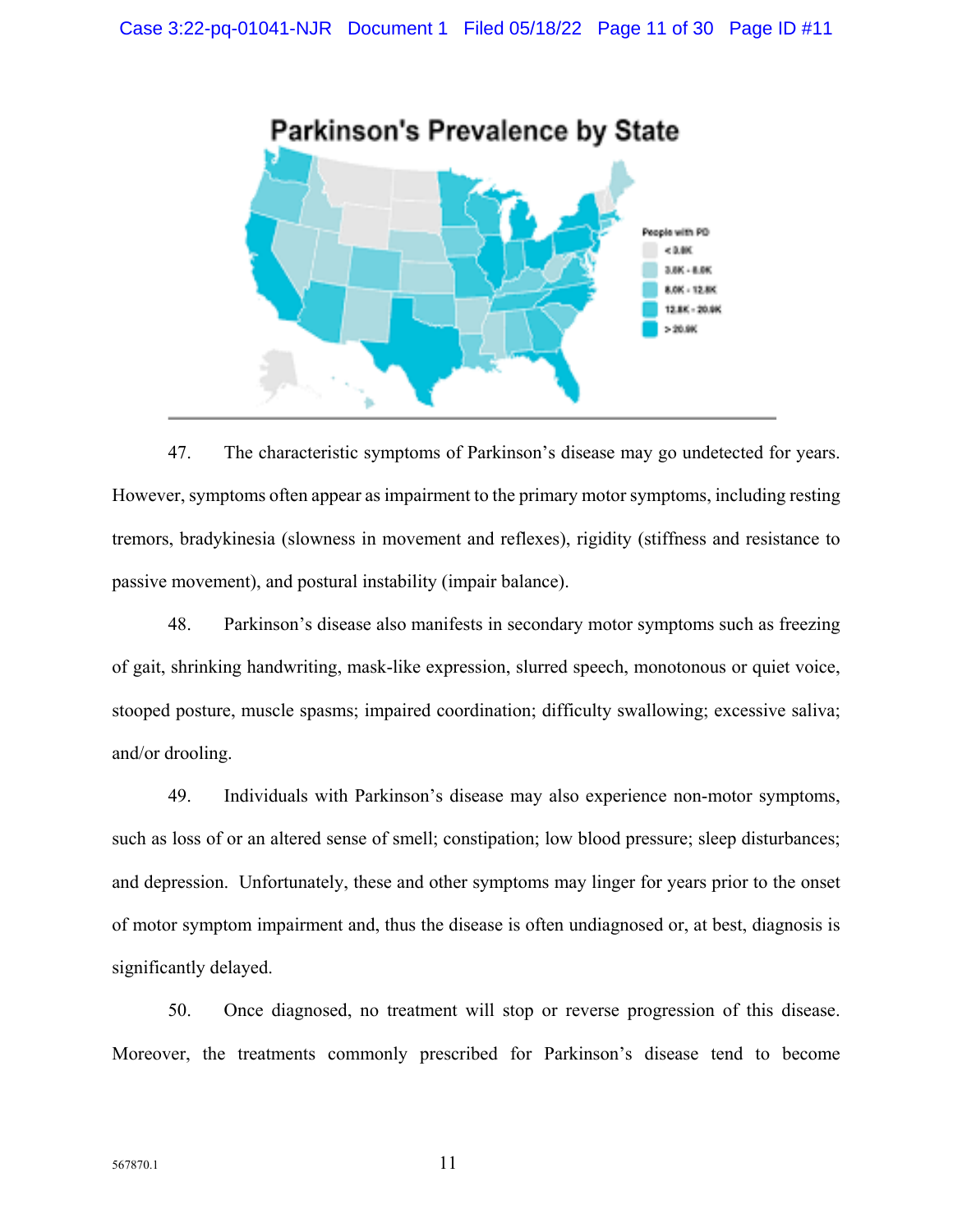## Case 3:22-pq-01041-NJR Document 1 Filed 05/18/22 Page 12 of 30 Page ID #12

progressively less effective, and increasingly cause unwelcome side effects, the longer they are used.

51. There is no cure for Parkinson's disease and people with Parkinson's disease are at higher risk of falling and serious infection, including pneumonia, and blood clots from their impaired mobility.

52. One of the primary pathophysiological hallmarks of Parkinson's disease is the selective degeneration and death of dopaminergic neurons (dopamine producing nerve cells) in a part of the brain called the substantia nigra pars compacta ("SNpc").

53. Dopamine is a neurotransmitter (a chemical messenger that transmits signals from one neuron to another neuron, muscle cell, or gland cell) that is critical to the brain's control of motor function.

54. The death of dopaminergic neurons in the SNpc decreases the production of dopamine. Once dopaminergic neurons die, they are not replaced. When enough dopaminergic neurons have died, dopamine production falls below the level that the brain requires for proper control of motor function, resulting in the motor symptoms of Parkinson's disease.

55. The presence of Lewy bodies (insoluble aggregates of a protein called alphasynuclein) in many of the remaining dopaminergic neurons in the SNpc is another of the primary pathophysiological hallmarks of Parkinson's disease.

56. Dopaminergic neurons are particularly susceptible to oxidative stress.

57. Scientists who study Parkinson's disease generally agree that oxidative stress is a major factor in the degeneration and death of dopaminergic neurons in the SNpc and the accumulation of Lewy bodies in the remaining dopaminergic neurons – which are the primary pathophysiological hallmarks of the disease.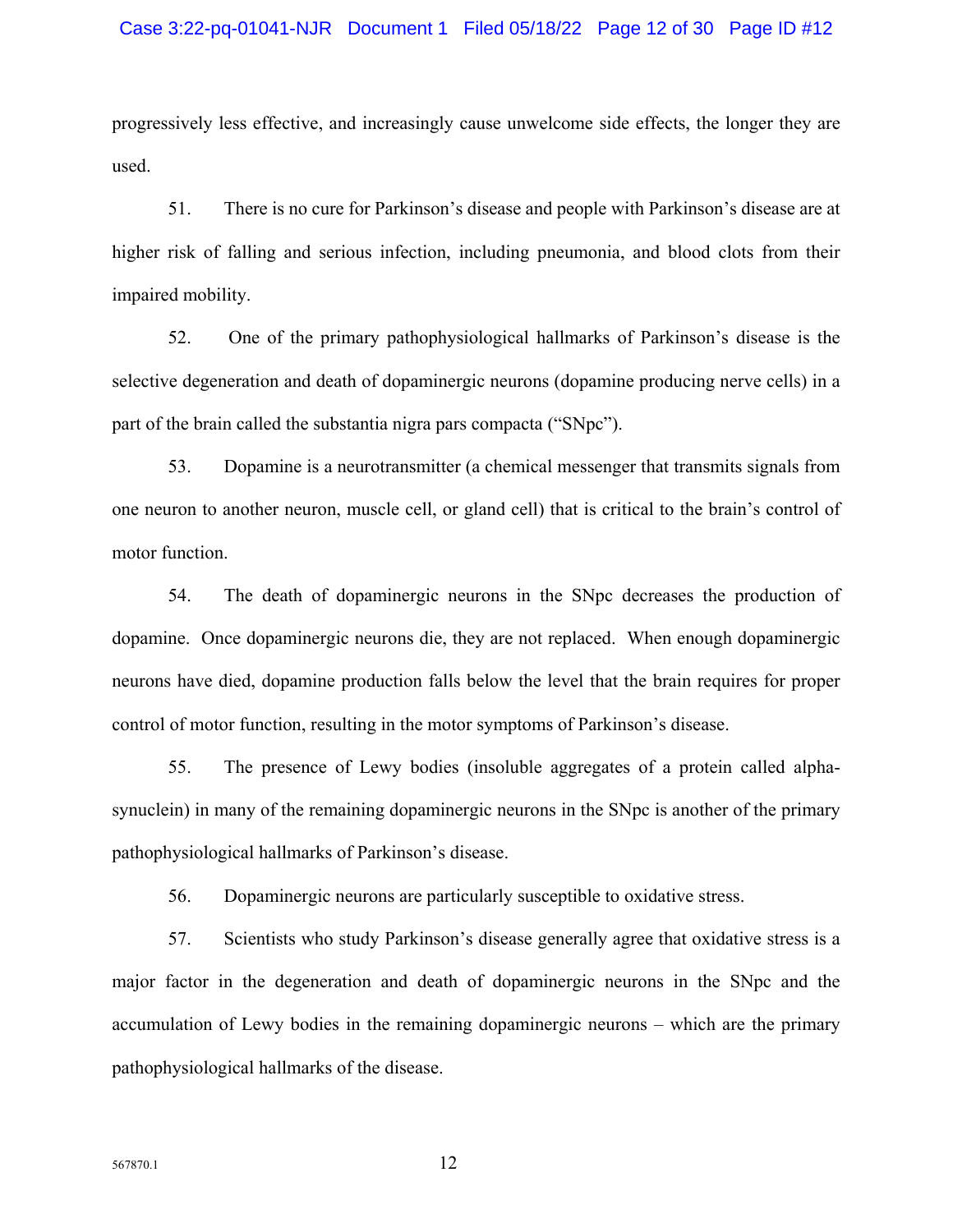#### Case 3:22-pq-01041-NJR Document 1 Filed 05/18/22 Page 13 of 30 Page ID #13

58. Paraquat creates oxidative stress that causes or contributes to the degeneration and death of plant and animal cells. Indeed, Paraquat creates oxidative stress in the cells of plants and animals because of "redox properties" that are inherent in its chemical composition and structure: it is a strong oxidant, and it readily undergoes "redox cycling" in the presence of molecular oxygen, which is plentiful in living cells.

59. In other words, Paraquat creates oxidative stress because of the redox properties inherent in the chemical composition and structure of paraquat. More specifically, redox cycling occurs in the presence of molecular oxygen. This redox cycling interferes with cellular functions that are necessary to sustain life – i.e., photosynthesis in plants and cellular respiration in animal cells.

60. The same oxidation and redox cycling that makes Paraquat highly toxic to plant and animal cells, make Paraquat particularly toxic to human nerve cells, including dopaminergic neurons. This results in significant risk to users of Paraquat.

61. Additionally, the surfactants general used with Paraquat likely increase Paraquat's toxicity to humans as the surfactants increase Paraquat's ability to remain in contact with skin and other membranes or tissues.

62. Paraquat's redox properties are well known to scientists.

63. Indeed, animal studies involving various routes of exposure have found that Paraquat creates oxidative stress that results in the degeneration and death of dopaminergic neurons in the SNpc, other pathophysiology consistent with Parkinson's disease, and motor deficits and behavioral changes consistent with those commonly seen in human Parkinson's disease.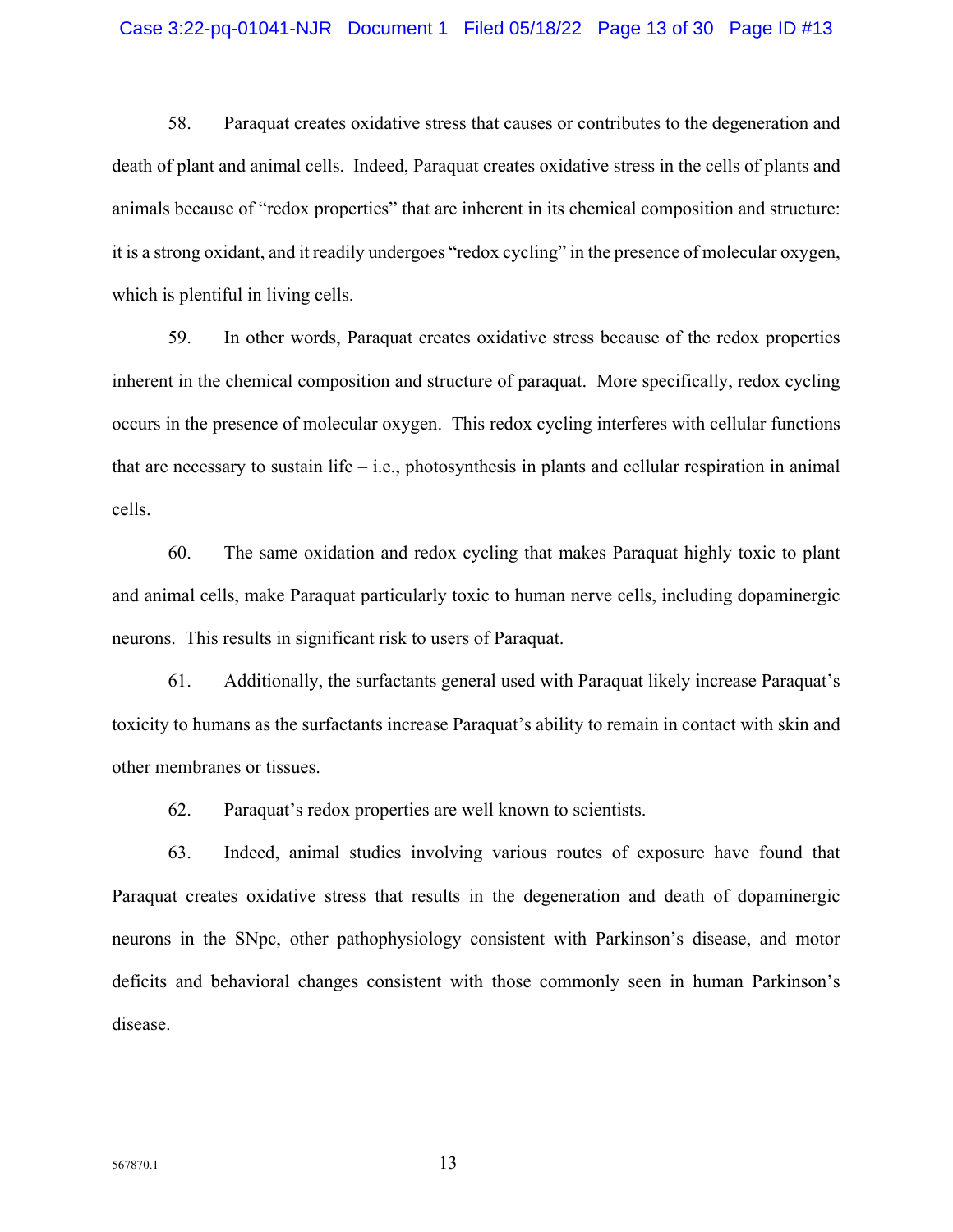## Case 3:22-pq-01041-NJR Document 1 Filed 05/18/22 Page 14 of 30 Page ID #14

64. Epidemiological studies have also found that exposure to Paraquat significantly increases the risk of contracting Parkinson's disease. A number of studies have found that the risk of Parkinson's disease is more than double in populations with occupational exposure to Paraquat compared to populations without such exposure.

65. Additionally, a March 2, 2016 EPA memorandum acknowledges the numerous studies linking Paraquat to Parkinson's disease and states "[t]here is a large body of epidemiology data on paraquat dichloride use and Parkinson's disease."4

66. In 2019, researchers conducted a systematic review of the literature and metaanalysis to determine whether exposure to the herbicide paraquat was associated with the development of Parkinson's disease (PD). Observational studies that enrolled adults exposed to paraquat with PD as the outcome of interest were searched in the PubMed, Embase, LILACS, TOXNET, and Web of Science databases up to May 2019. Results from nine case-control studies indicated that PD occurrence was 25% higher in participants exposed to paraquat. *See, e.g*., Vaccari, Carolina, et. al, *Paraquat and Parkinson's disease: a systematic review and meta-analysis of observational studies,* J. TOXICAL ENVIRON HEALTH B CRIT. REVIEW, 2019; 22(5-6):172-202.

67. Despite this knowledge, Paraquat remains available for purchase, currently by licensed applicators, in the United States market.5

68. Notwithstanding, numerous countries outside the United States have banned Paraquat. For example, Switzerland, the home of Syngenta AG headquarters, has prohibited the use of Paraquat since 1989, Paraquat use has been banned in the European Union since 2007 and Paraquat's use or sale in China has been prohibited since September 2020.

l

<sup>4</sup> Environmental Protection Agency, Paraquat Dichloride; Proposed Mitigation Decision (March 2, 2016), https:/www.regulations.gov/document/EPA-HQ-OPP-2011-0855-0031.

<sup>&</sup>lt;sup>5</sup> Paraquat is a "restricted use pesticide" under federal law pursuant to 40 C.F.R. § 152.175, which means that Paraquat is "limited to use by or under the direct supervision of a certified applicator."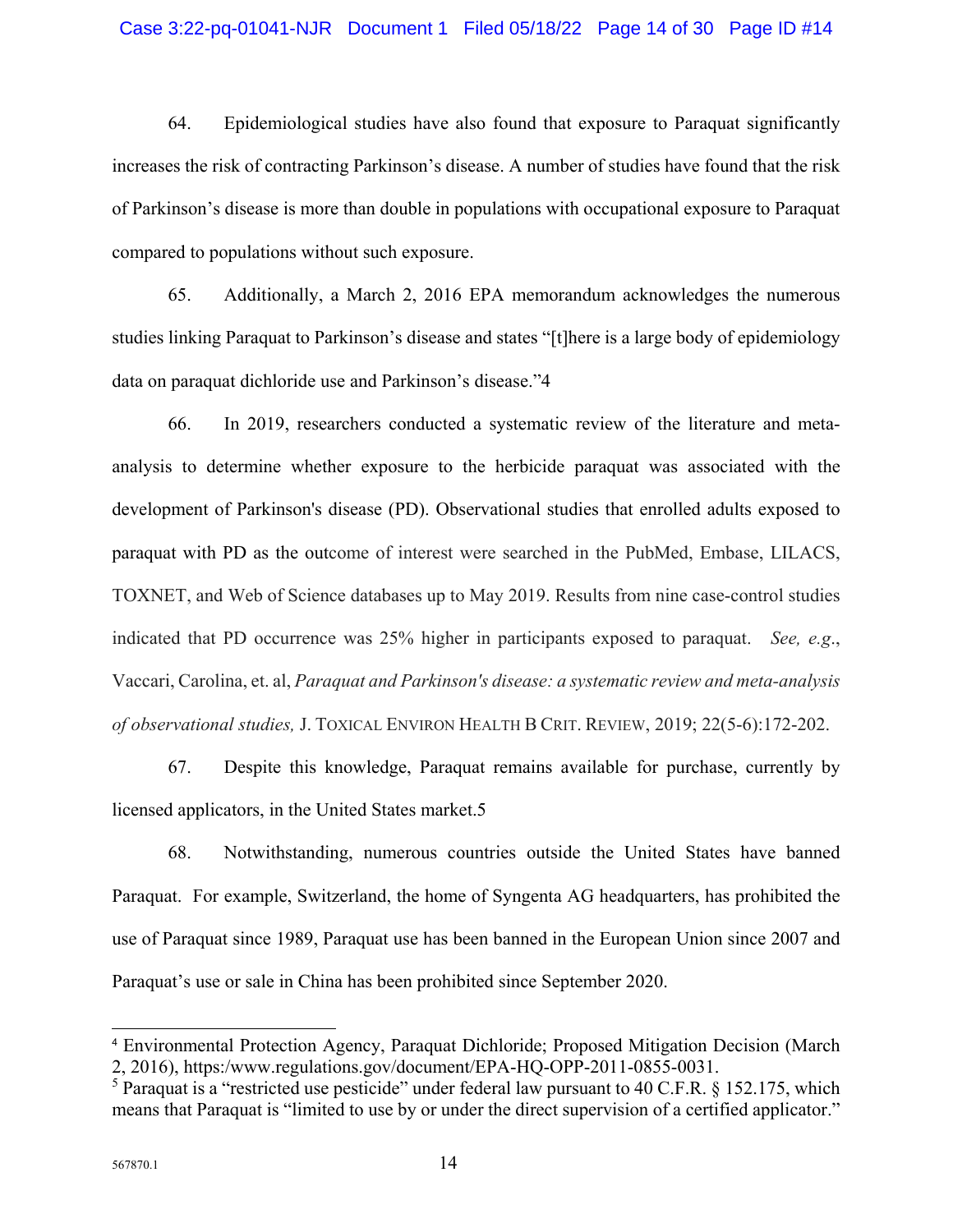## **PARAQUAT REGISTRATION**

69. The Federal Insecticide, Fungicide, and Rodenticide Act ("FIFRA"), 7 U.S.C. § 136 et seq., regulates the distribution, sale, and use of pesticides, including Paraquat, within the United States. FIFRA requires that pesticides be registered with the U.S. Environmental Protection Agency ("EPA") prior to their distribution, sale, or use, except as described by FIFRA. 7 U.S.C. § 136(a).

70. As part of the registration process, the EPA requires the registrant of the pesticide (e.g., Paraquat) to conduct a variety of tests to evaluate the potential for exposure to pesticides, toxicity to people and other potential non-target organisms, and other adverse effects on the environment.

71. Registration by the EPA is not an assurance or finding of safety. Rather, the EPA simply makes a determination in registering or re-registering a product that use of the product in accordance with its label directions "will not generally cause unreasonable adverse effects on the environment."  $7 \text{ U.S.C. } \S 136(a)(c)(5)(D)$ .

72. FIFRA defines "unreasonable adverse effects on the environment" to mean "any unreasonable risk to man or the environment, taking into account the economic, social, and environmental costs and benefits of the use of any pesticide." 7 U.S.C. § 136(bb).

73. FIFRA generally requires that the registrant conduct health and safety testing of products such as Paraquat. However, FIFRA does not require the EPA itself to perform health and safety tests and the EPA generally does not conduct such tests.

74. Paraquat was registered in the United States in 1964. The EPA subsequently classified Paraquat dichloride as a Restricted Use Pesticide (RUP) due to high acute toxicity to animals and people from intentional or inadvertent exposure. This action was taken by the EPA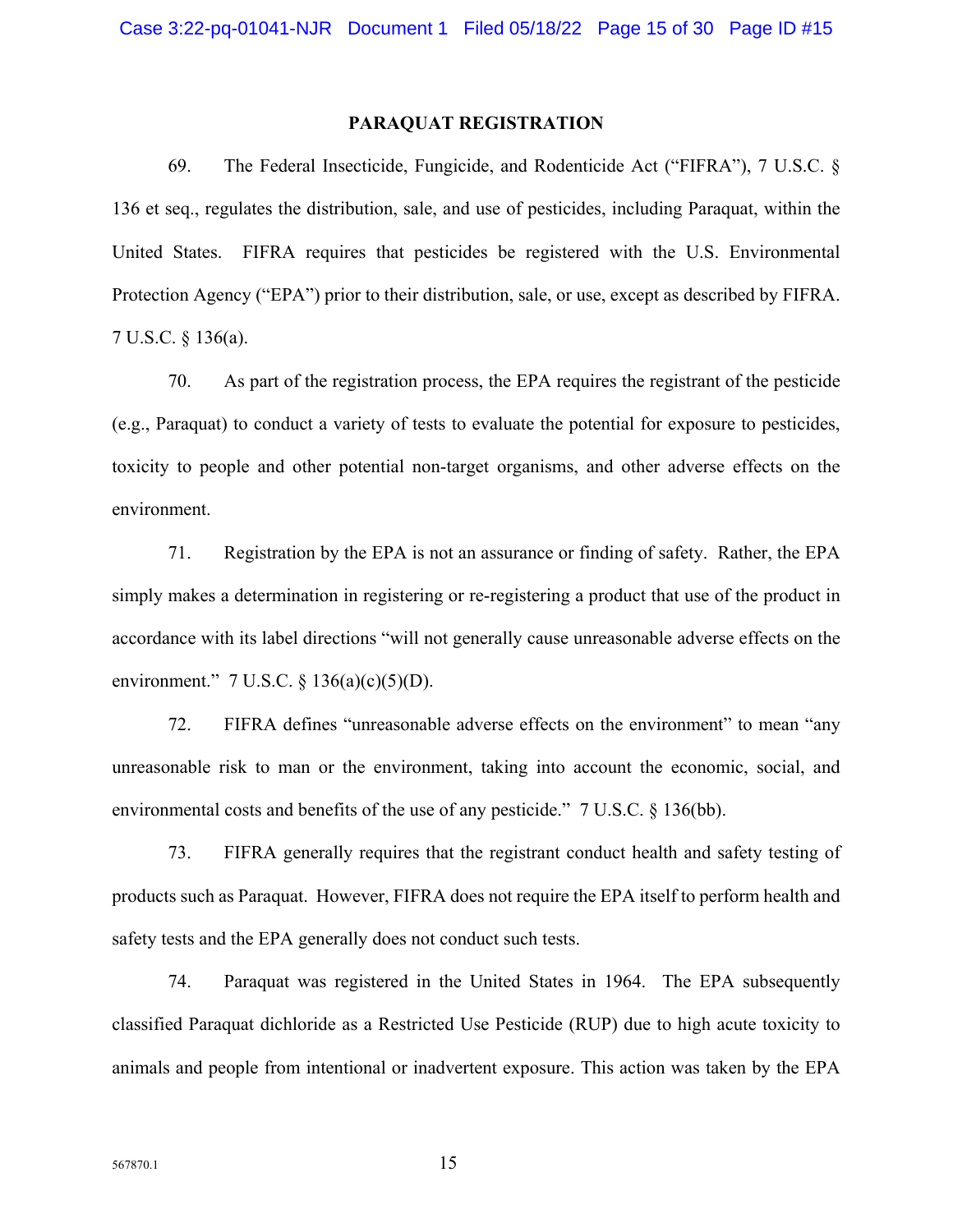through regulations proposed in the September 1, 1977 (42 FR 44170) and finalized in the February 9, 1978 (43 FR 5782) issues of the FEDERAL REGISTER, which allowed for application of Paraquat by a certified applicator OR under the direct supervision of a certified applicator.

75. More recently, the EPA further limited use of Paraquat to certified applicators.

76. In Nebraska, Statutes regarding Pesticide Control, Neb. Rev. Stat §§ 2-2622 to 2- 2659, also regulate the labeling, distribution, use, and application of pesticides. This statute requires that pesticides be registered with the Nebraska Department of Agriculture (NDA) before they are distributed, sold, offered for sale, or transported within the State. (Neb. Rev. Stat. § 2- 2628 to 2-2629) Such statute parallels the requirements of federal statutes and places no greater obligation on Defendants than that set forth in the federal requirements.

## **PLAINTIFF'S EXPOSURE TO PARAQUAT**

77. Plaintiff is a resident and citizen of Nebraska. Plaintiff was exposed to Paraquat in and around Scotts Bluff County, Nebraska. Between approximately 1965 and 1982, Plaintiff was in close contact with Paraquat as he would mix, prepare and spray Paraquat. Plaintiff was licensed to apply Paraquat, a Restricted Use Product, as defined by the United States Environmental Protection Agency and used Paraquat as was intended and instructed by Defendants.

78. During this time, Plaintiff was repeatedly exposed to and inhaled, ingested, and/or absorbed Paraquat as he sprayed and otherwise applied it.

79. The Paraquat to which Plaintiff was exposed entered his body 1) through absorption or penetration of the skin, mucous membranes, and other epithelial tissues (including tissues of the mouth, nose and nasal passages, trachea, and conducting airways, particularly where cuts, abrasions, rashes, sores, or other tissue damage are present); and/or 2) through the olfactory bulb; 3) through respiration into the lungs; 4) through ingestion into the digestive tract of small droplets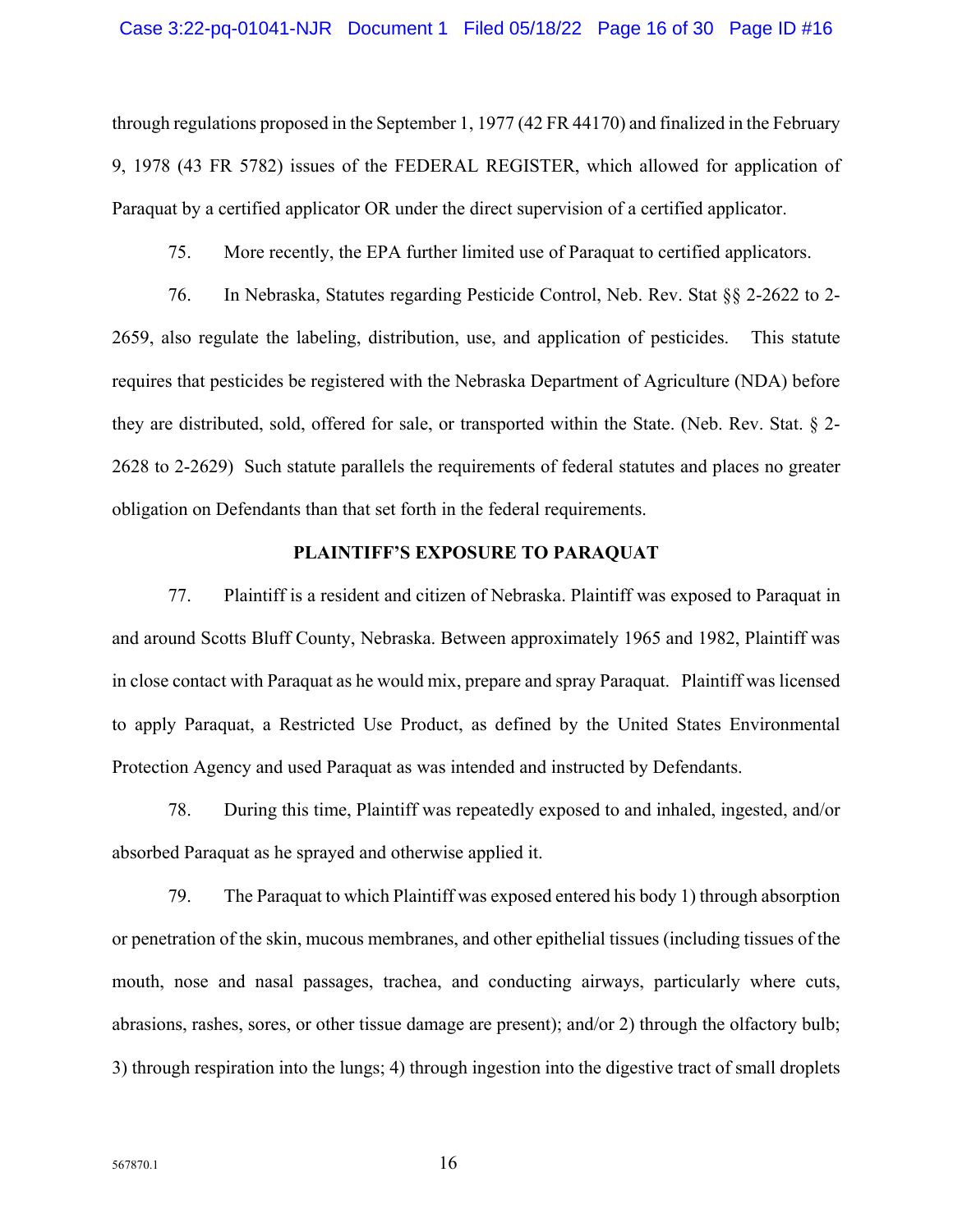### Case 3:22-pq-01041-NJR Document 1 Filed 05/18/22 Page 17 of 30 Page ID #17

swallowed after entering the mouth, nose, or conducting airways. Once absorbed, the Paraquat entered his bloodstream, attacked his nervous system, and was a substantial factor in causing him to suffer Parkinson's disease.

80. After repeated and consistent Paraquat exposure, Plaintiff began suffering neurological injuries and doctors subsequently diagnosed Plaintiff with Parkinson's disease.

81. Until recently, Plaintiff had no reason to suspect his Parkinson's disease diagnosis was connected to his past Paraquat exposure.

#### **FRAUDULENT CONCEALMENT AND TOLLING**

82. Plaintiff did not discover this earlier because he had no reason to suspect that his working with Paraquat could cause him to suffer Parkinson's disease.

83. Defendants took active steps to conceal this harmful side effect of Paraquat.

84. Indeed, in response to growing concerns regarding the safety of Paraquat, Syngenta published a website at www.paraquat.com for the purpose of convincing the public that Paraquat is safe.

85. Syngenta's statements proclaiming the safety of Paraquat and disregarding its dangers were designed to mislead the agricultural community and the public at large – including Plaintiff.

86. Defendants knew or should have known that Paraquat was a highly toxic substance that can cause severe neurological injuries and impairment.

87. However, despite this knowledge, Defendants continued to promote its product as safe. In 2003, for example, Syngenta employee, Sherry Ford, acknowledged controversy surrounding the safety of Paraquat and a possible association with Parkinson's disease.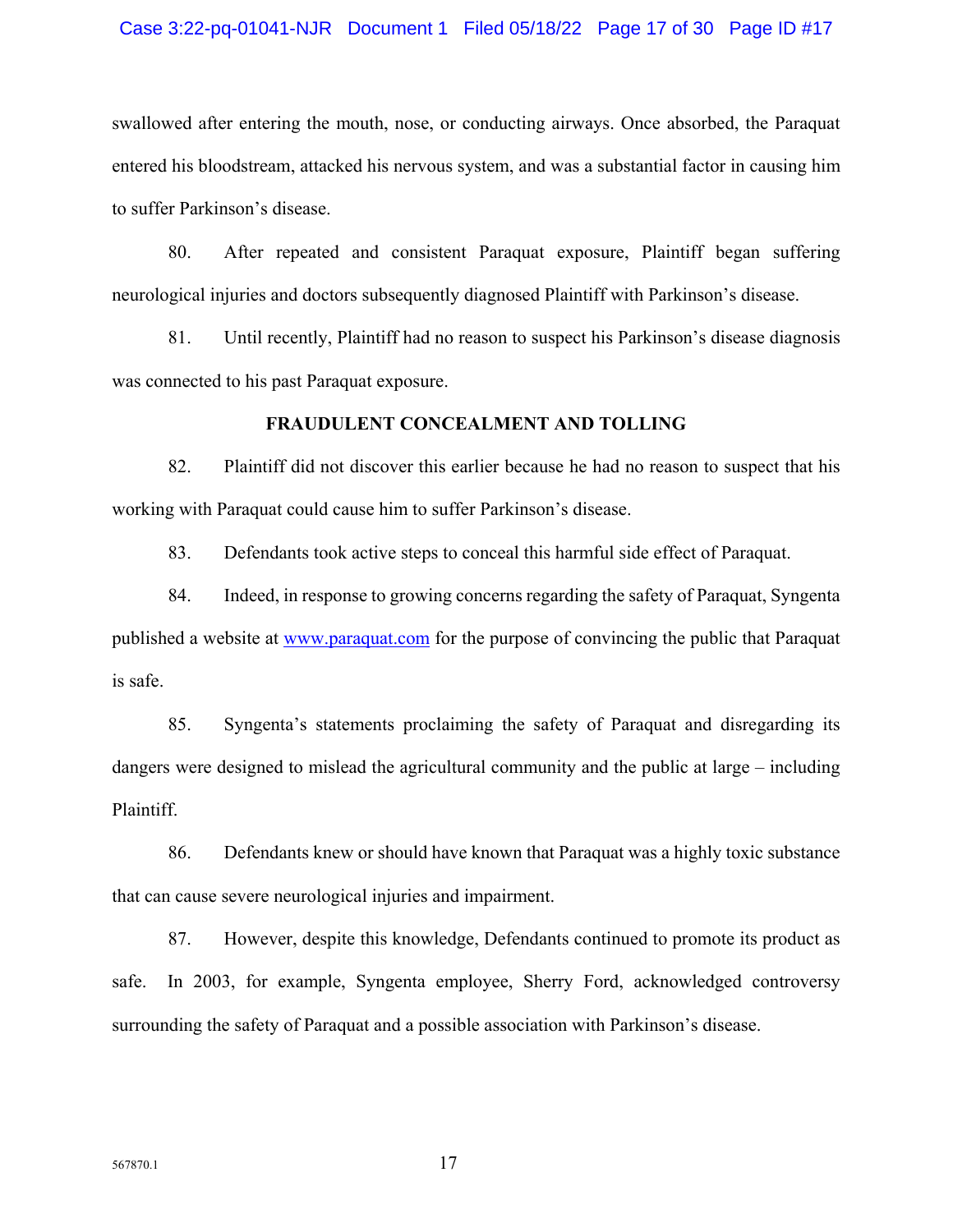## Case 3:22-pq-01041-NJR Document 1 Filed 05/18/22 Page 18 of 30 Page ID #18

88. Defendants did not make this knowledge known to Plaintiff or the general public. Indeed, Defendants failed to adequately warn and instruct Plaintiff of a possible association between Paraquat use and Parkinson's disease.

89. Even today, Syngenta disavows any connection between Paraquat and Parkinson's disease. For example, the landing page for www.paraquat.com begins with the "benefits"6 of Paraquat and states that "Paraquat is an important tool for farmers in the fight against glyphosate resistant weeds."7 The website also clearly states "Paraquat does not cause Parkinson's Disease."8

90. Defendants' acts and omissions were a legal, proximate, and substantial factor in causing Plaintiff to suffer severe and permanent physical injuries, pain, mental anguish, and disability, as well as economic loss, and will continue to do so for the remainder of his life.

# **CAUSES OF ACTION COUNT I STRICT PRODUCTS LIABILITY: DESIGN DEFECT**

91. Plaintiff incorporates by reference each allegation set forth in preceding paragraphs as if fully stated herein.

92. Defendants are liable to Plaintiff under a products liability theory for marketing a defectively-designed product, as well as for failing to adequately warn of the risk of severe neurological injury caused by chronic, low-dose exposure to Paraquat.

93. At all relevant times, Defendants and their corporate predecessors designed, manufactured, distributed, and sold Paraquat for use throughout the United States, including the State in which Plaintiff purchased and/or applied or was otherwise exposed to Paraquat.

l

<sup>&</sup>lt;sup>6</sup> The website notes the "benefits" to the farm, the environment, and to rural communities. See http://www.paraquat.com/en, last visited on April 26, 2021. 7 *Id.*

<sup>&</sup>lt;sup>8</sup> See http://www.paraquat.com/en/safety/safety-humans, last visited on April 26, 2021.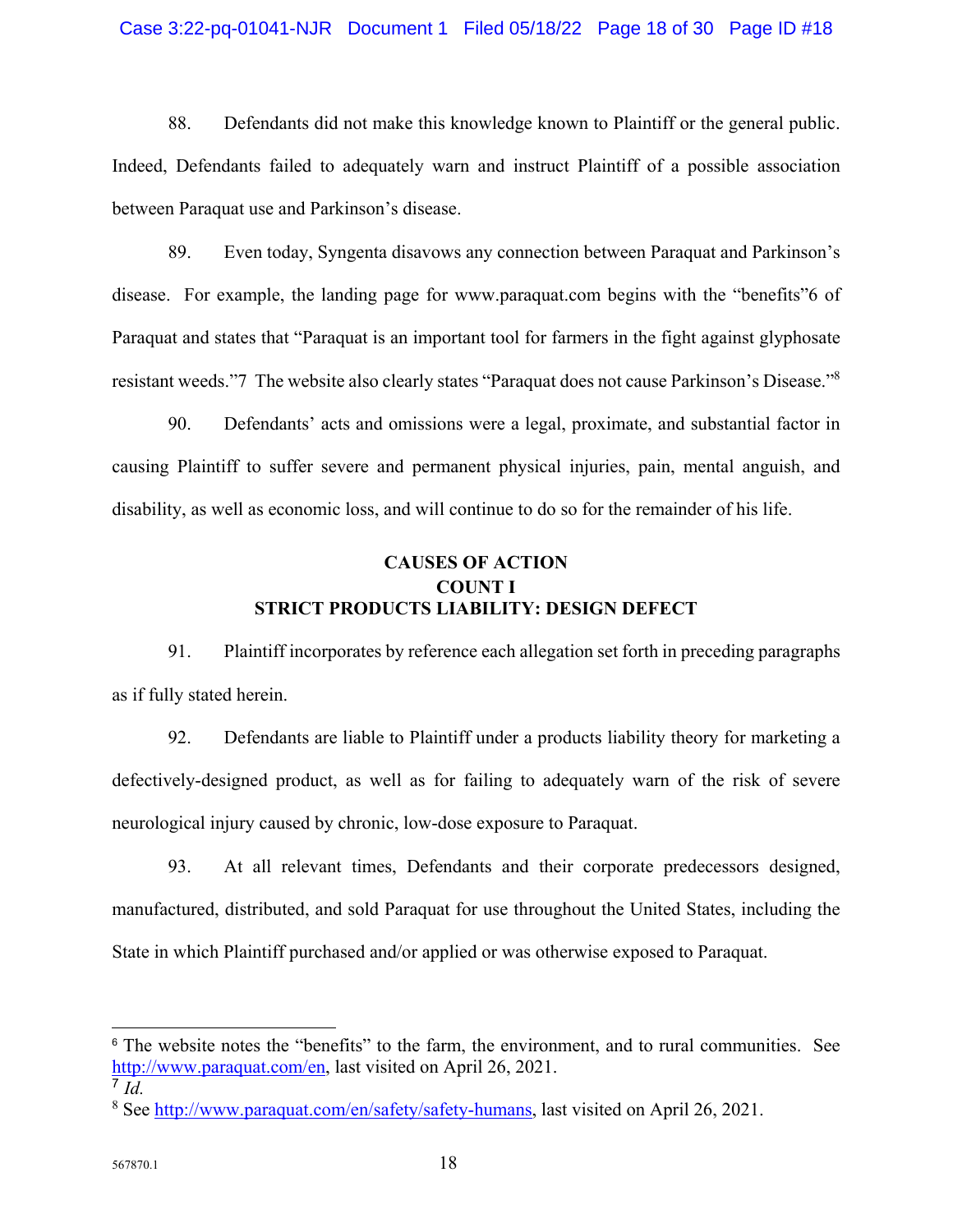## Case 3:22-pq-01041-NJR Document 1 Filed 05/18/22 Page 19 of 30 Page ID #19

94. At all relevant times and places, the Paraquat that Defendants and their corporate predecessors designed, manufactured, distributed, and sold was used in the intended or a reasonably foreseeable manner.

95. Plaintiff was exposed to Paraquat that Defendants and their corporate predecessors designed, manufactured, distributed, and sold. As a result of that exposure, Paraquat entered Plaintiff's body causing Plaintiff to develop Parkinson's disease.

96. The Paraquat that Defendants and their corporate predecessors designed, manufactured, distributed, and sold did not perform as safely as an ordinary consumer would have expected it to perform when used in the intended or a reasonably foreseeable manner, in that:

- a. it was designed, manufactured, formulated, and packaged such that it was likely to be inhaled, ingested, and absorbed into the bodies of persons who used it, who were nearby while it was being used, or who entered fields or orchards where it had been sprayed or areas near where it had been sprayed; and
- b. when inhaled, ingested, or absorbed into the bodies of persons who used it, who were nearby while it was being used, or who entered fields or orchards where it had been sprayed or areas near where it had been sprayed, it was likely to cause or contribute to cause latent neurological damage that was both permanent and cumulative, and repeated exposures were likely to cause or contribute to cause clinically significant neurodegenerative disease, including PD, to develop long after exposure.

97. Alternatively, Defendants' and their corporate predecessors' Paraquat products were defectively designed in that the risk of danger inherent in the challenged design outweighed the benefits of such design, considering, among other relevant factors, the gravity of the danger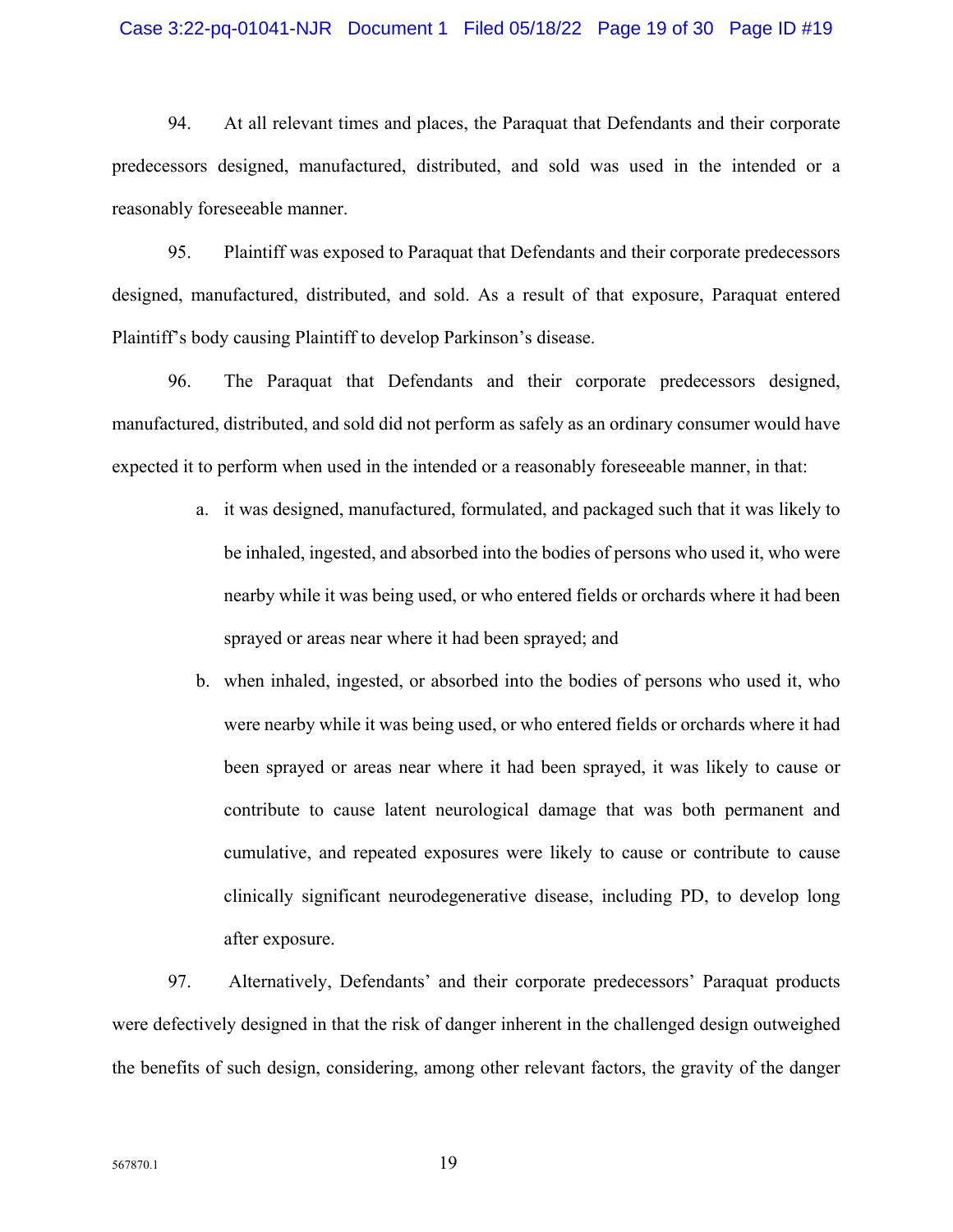#### Case 3:22-pq-01041-NJR Document 1 Filed 05/18/22 Page 20 of 30 Page ID #20

posed by the challenged design, the likelihood that such danger would occur, the mechanical feasibility of a safer alternative design, the financial cost of an improved design, and the adverse consequences to the product and to the consumer that would result from an alternative design.

98. This defective condition existed in the Paraquat that Defendants, Defendants' corporate predecessors, and others with whom they acted in concert designed, manufactured, distributed, and sold and to which Plaintiff was exposed when it left the control of Defendants, Defendants' corporate predecessors, and others with whom they acted in concert and was placed into the stream of commerce.

99. As a result of this defective condition, the Paraquat that Defendants, Defendants' corporate predecessors, and others with whom they acted in concert designed, manufactured, distributed, and sold and to which Plaintiff was exposed either failed to perform in the manner reasonably to be expected in light of its nature and intended function, or the magnitude of the dangers outweighed its utility.

100. The Paraquat that Defendants, Defendants' corporate predecessors, and others with whom they acted in concert designed, manufactured, distributed, and sold and to which Plaintiff was exposed was used in the intended and directed manner or a reasonably foreseeable manner.

# **COUNT II STRICT PRODUCTS LIABILITY: FAILURE TO WARN**

101. Plaintiff incorporates by reference each allegation set forth in preceding paragraphs as if fully stated herein.

102. Defendants are also liable to Plaintiff under a products liability theory based on their failure to adequately warn of the risks of Paraquat.

103. At all times relevant to this claim, Defendants, Defendants' corporate predecessors, and others with whom they acted in concert were engaged in the business of designing,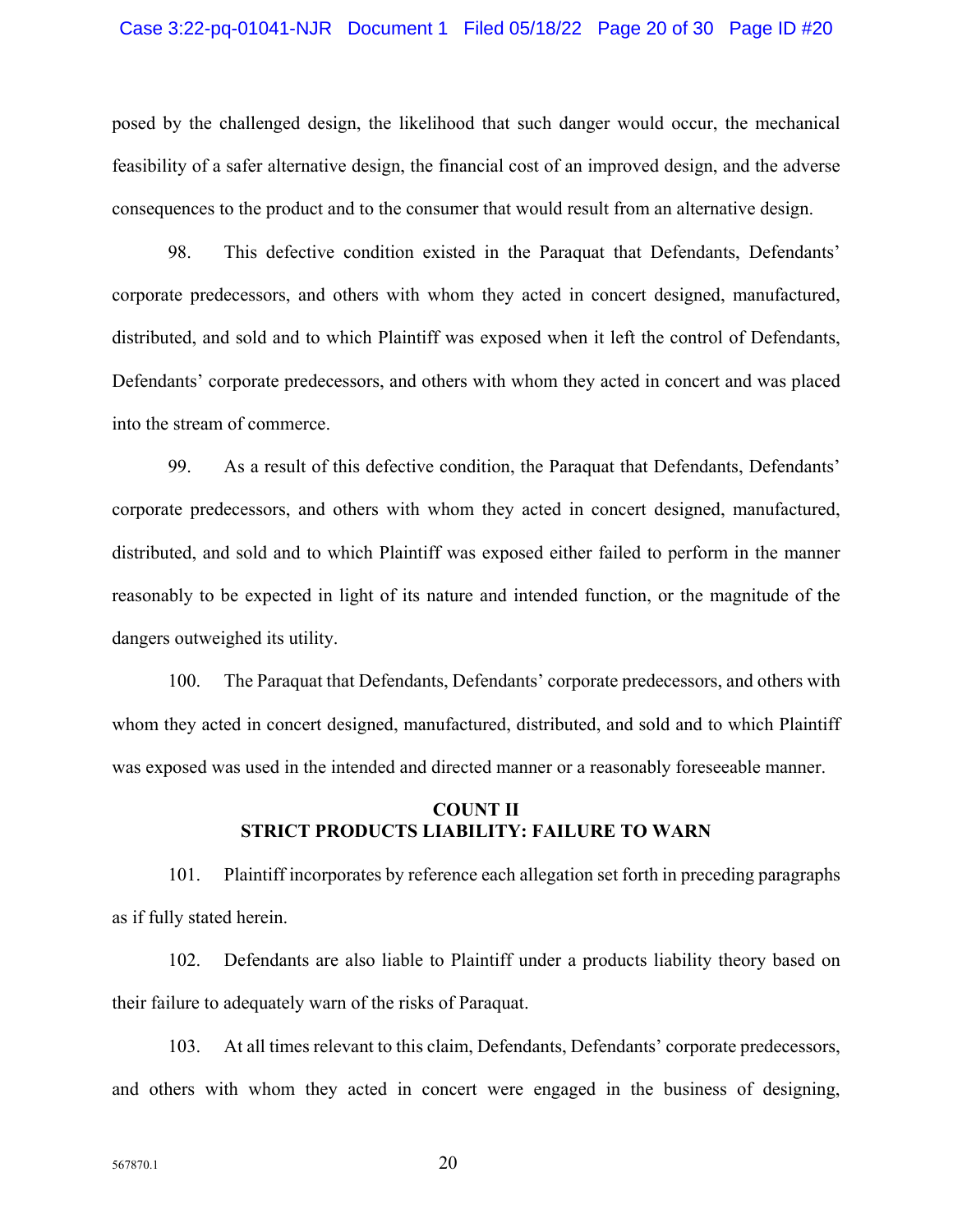#### Case 3:22-pq-01041-NJR Document 1 Filed 05/18/22 Page 21 of 30 Page ID #21

manufacturing, distributing, and selling pesticides, and designed, manufactured, distributed, and sold Paraquat intending or expecting that it would be sold and used throughout the United States, including the State in which Plaintiff purchased and/or was exposed to Paraquat.

104. When Defendants and their corporate predecessors manufactured and sold the Paraquat to which Plaintiff was exposed, it was known or knowable to Defendants and their corporate predecessors in light of scientific knowledge that was generally accepted in the scientific community that:

- a. Paraquat was designed, manufactured, formulated, and packaged such that it was likely to be inhaled, ingested, and absorbed into the bodies of persons who used it, who were nearby while it was being used, or who entered fields or orchards where it had been sprayed or areas near where it had been sprayed; and
- b. when inhaled, ingested, or absorbed into the body, it was likely cause latent neurological damage that was both permanent and cumulative, and that repeated, low-dose exposures were likely to cause neurodegenerative disease, including Parkinson's disease.

105. The Paraquat that Defendants, Defendants' corporate predecessors, and others with whom they acted in concert designed, manufactured, distributed, and sold and to which Plaintiff was exposed was in a defective condition that made it unreasonably dangerous when it was used in the intended and directed manner or a reasonably foreseeable manner, in that:

> a. it was not accompanied by directions for use that would have made it unlikely to be inhaled, ingested, and absorbed into the bodies of persons who used it, who were nearby while it was being used, or who entered fields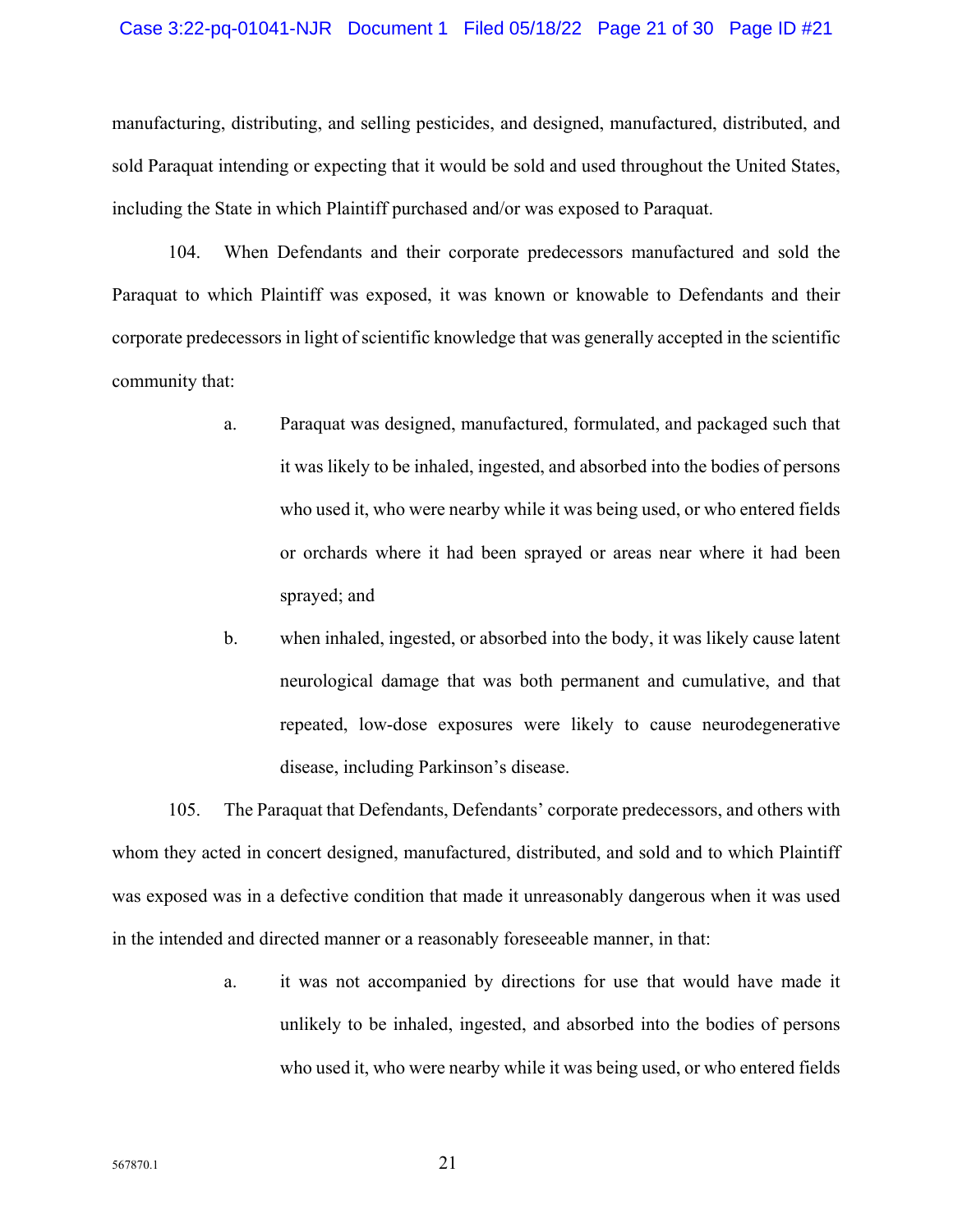or orchards where it had been sprayed or areas near where it had been sprayed; and

b. it did not contain a warning or caution statement, which was necessary and, if complied with, was adequate to protect those exposed from the risk of neurological damage.

106. This defective condition existed in the Paraquat that Defendants, Defendants' corporate predecessors, and others with whom they acted in concert designed, manufactured, distributed, and sold and to which Plaintiff was exposed when it left the control of Defendants, Defendants' corporate predecessors, and others with whom they acted in concert and was placed into the stream of commerce.

107. The Paraquat that Defendants, Defendants' corporate predecessors, and others with whom they acted in concert designed, manufactured, distributed, and sold and to which Plaintiff was exposed was used in the intended and directed manner or a reasonably foreseeable manner.

108. The risk of contracting Parkinson's disease from chronic, low-dose exposure to Paraquat presented a substantial danger to users of Paraquat when the product was used in a reasonably foreseeable manner.

109. As a result of this defective condition, the Paraquat that Defendants, Defendants' corporate predecessors, and others with whom they acted in concert designed, manufactured, distributed, and sold and to which Plaintiff was exposed either failed to perform in the manner reasonably to be expected in light of its nature and intended function, or the magnitude of the dangers outweighed its utility.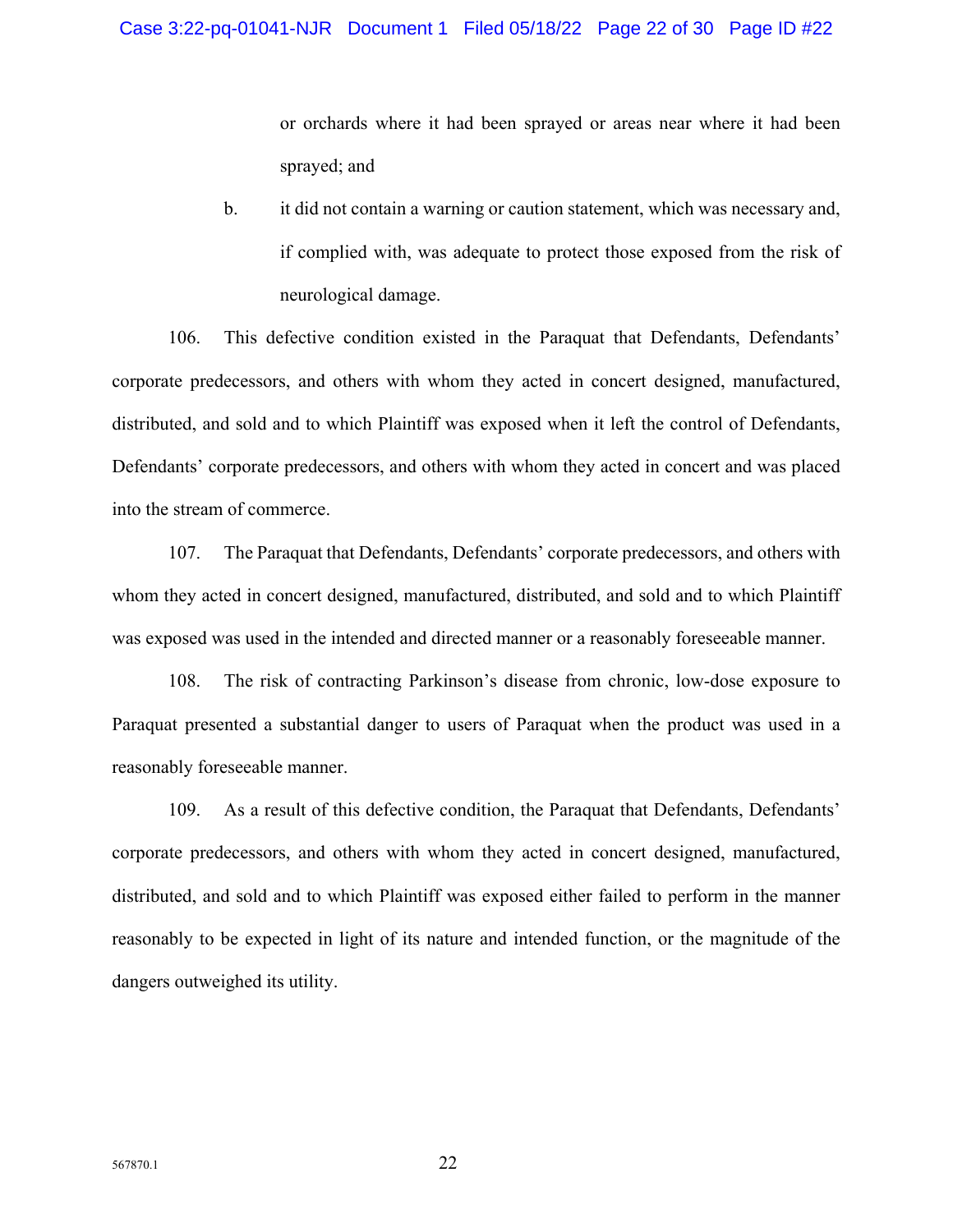### Case 3:22-pq-01041-NJR Document 1 Filed 05/18/22 Page 23 of 30 Page ID #23

110. An ordinary consumer would not have recognized the potential risk of permanent, irreversible neurological damage, including the risk of contracting Parkinson's disease, from chronic, low-dose exposure to Paraquat.

111. Defendants and their corporate predecessors failed to adequately warn and instruct of the potential risk of permanent, irreversible neurological damage and Parkinson's disease, from chronic, low-dose exposure to Paraquat, and failed to provide adequate instructions regarding avoidance of these risks.

112. As a direct and proximate result of Defendants' and their corporate predecessors' development, marketing, promotion and sale of a defective product, Plaintiff suffered the injuries described in this Complaint.

# **COUNT III NEGLIGENCE**

113. Plaintiff incorporates by reference each allegation set forth in preceding paragraphs as if fully stated herein.

114. At all relevant times, Defendants and their corporate predecessors designed, manufactured, distributed, and sold Paraquat for use throughout the United States, including the State in which Plaintiff purchased, used, or was otherwise exposed to Paraquat.

115. Plaintiff was exposed to Paraquat that Defendants and their corporate predecessors manufactured distributed, and sold intending or expecting that it would be sold and used throughout the United States, including the State in which Plaintiff purchased, used or was otherwise exposed to Paraquat.

116. The Paraquat to which Plaintiff was exposed was used in the intended or a reasonably foreseeable manner.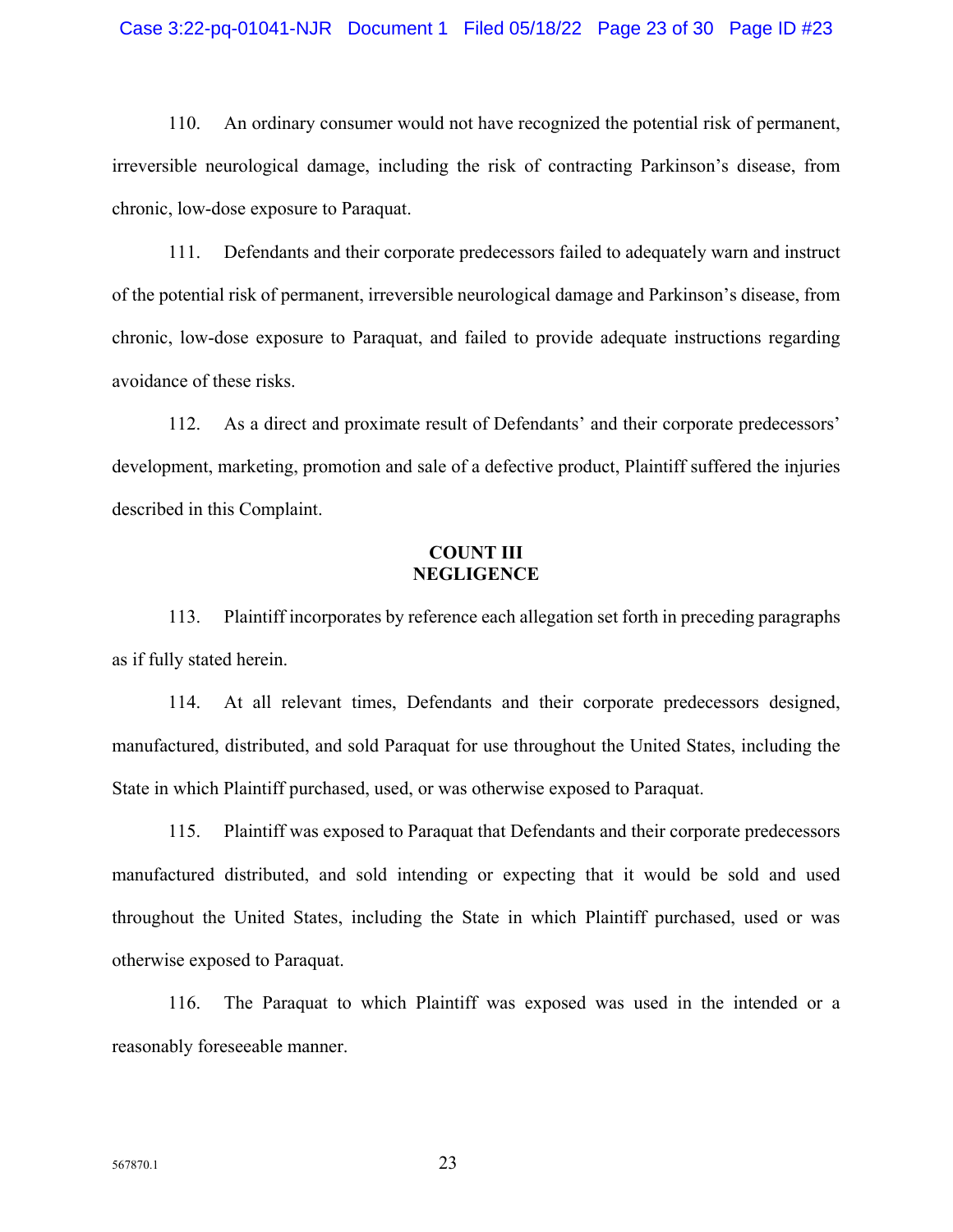### Case 3:22-pq-01041-NJR Document 1 Filed 05/18/22 Page 24 of 30 Page ID #24

117. At all times relevant to this claim, in researching, designing, manufacturing, packaging, labeling, distributing, and selling Paraquat, Defendants and their corporate predecessors owed a duty to exercise ordinary care for the health and safety of the persons whom it was reasonably foreseeable could be exposed to Paraquat, including Plaintiff.

118. When Defendants and their corporate predecessors designed, manufactured, packaged, labeled, distributed, and sold the Paraquat to which Plaintiff was exposed, it was reasonably foreseeable that Paraquat:

- a. was designed, manufactured, formulated, and packaged such that it was likely to be inhaled, ingested, and absorbed into the bodies of persons who used it, who were nearby while it was being used, or who entered fields or orchards where it had been sprayed or areas near where it had been sprayed; and
- b. when inhaled, ingested, or absorbed into the bodies of persons who used it, who were nearby while it was being used, or who entered fields or orchards where it had been sprayed or areas near where it had been sprayed, it was likely to cause or contribute to cause latent neurological damage that was both permanent and cumulative, and repeated exposures were likely to cause or contribute to cause clinically significant neurodegenerative disease, including PD, to develop long after exposure.

119. In breach of the aforementioned duty to Plaintiff, Defendants and their corporate predecessors negligently:

> a. failed to design, manufacture, formulate, and package Paraquat to make it unlikely to be inhaled, ingested, and absorbed into the bodies of persons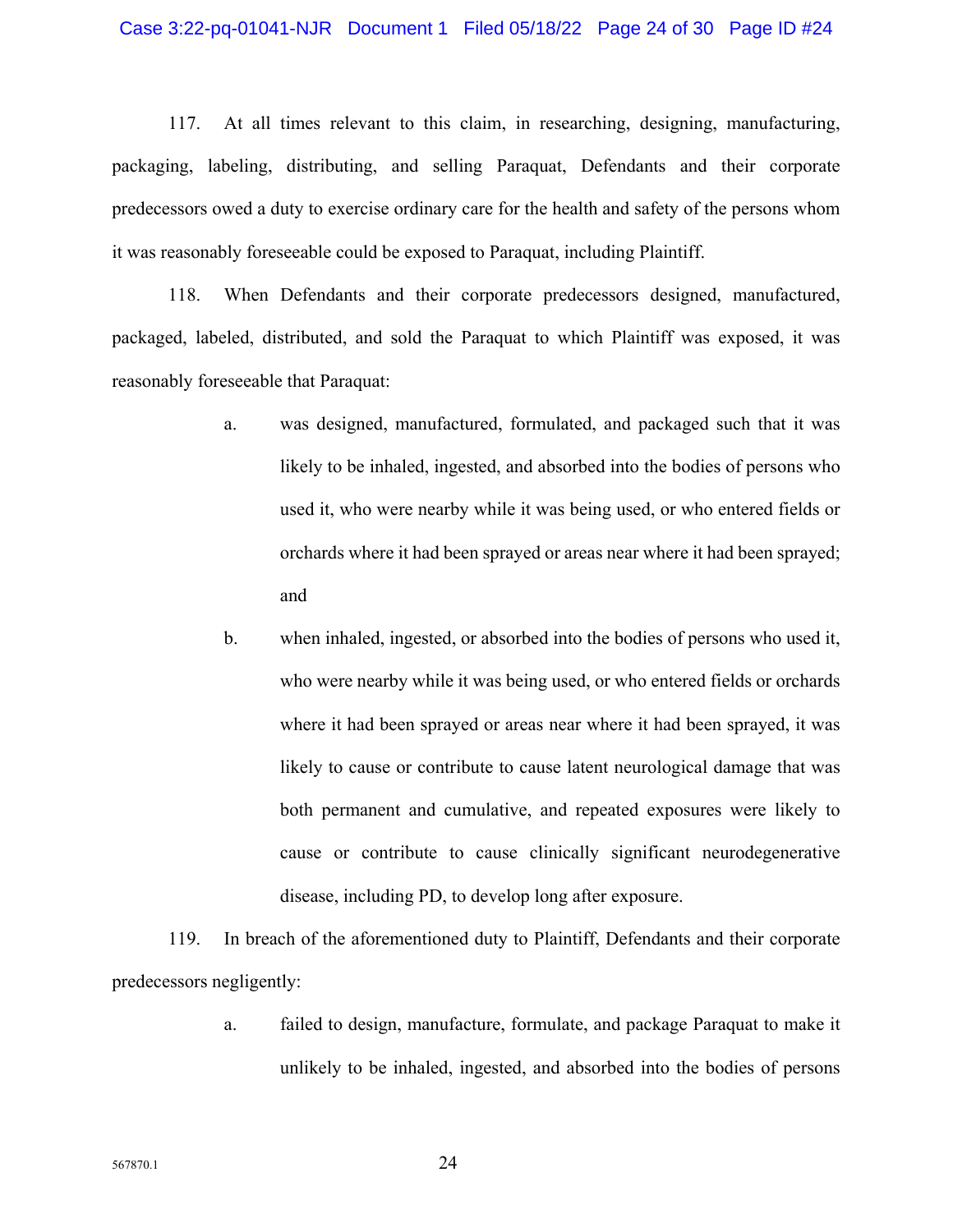who used it, who were nearby while it was being used, or who entered fields or orchards where it had been sprayed or areas near where it had been sprayed;

- b. designed, manufactured, and formulated Paraquat such that it was likely to cause latent neurological damage that was both permanent and cumulative, and repeated exposures were likely to cause clinically significant neurodegenerative disease, including Parkinson's disease, to develop;
- c. failed to conduct adequate research and testing to determine the extent to which exposure to Paraquat was likely to occur through inhalation, ingestion, and absorption into the bodies of persons who used it, who were nearby while it was being used, or who entered fields or orchards where it had been sprayed or areas near where it had been sprayed;
- d. failed to conduct adequate research and testing to determine the extent to which Paraquat spray drift was likely to occur, including its propensity to drift, the distance it was likely to drift, and the extent to which Paraquat spray droplets were likely to enter the bodies of persons spraying it or other persons nearby during or after spraying;
- e. failed to conduct adequate research and testing to determine the extent to which Paraquat was likely to cause or contribute to cause latent neurological damage that was both permanent and cumulative, and the extent to which repeated exposures were likely to cause or contribute to cause clinically significant neurodegenerative disease, including Parkinson's disease;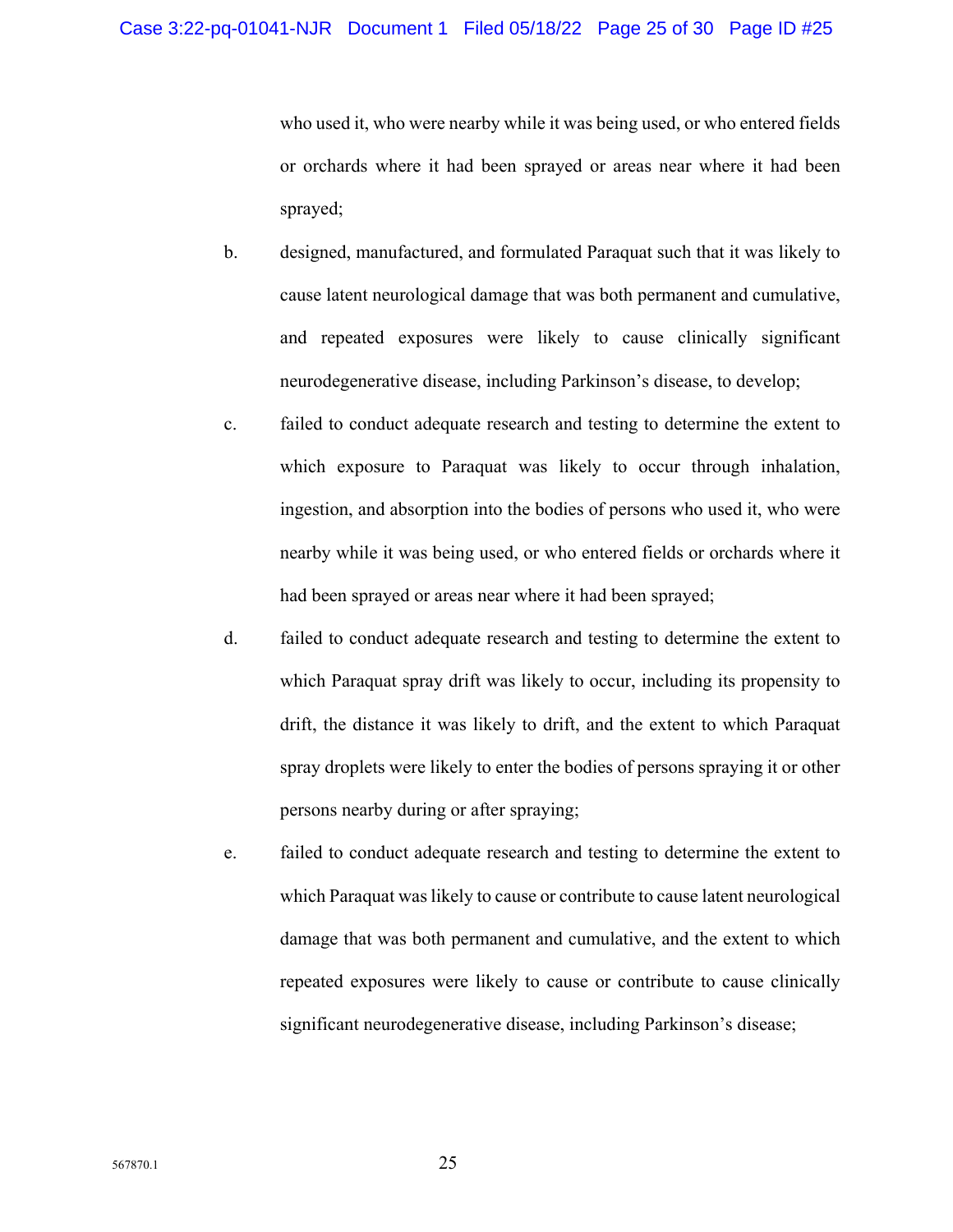- f. failed to direct that Paraquat be used in a manner that would have made it unlikely to be inhaled, ingested, and absorbed into the bodies of persons who used it, who were nearby while it was being used, or who entered fields or orchards where it had been sprayed or areas near where it had been sprayed; and
- g. failed to warn that Paraquat was likely to cause neurological damage that was both permanent and cumulative, and repeated exposures were likely to cause clinically significant neurodegenerative disease, including Parkinson's disease.

120. Defendants and their corporate predecessors knew or should have known that users would not realize the dangers of exposure to Paraquat and negligently failed to take reasonable steps to prevent the foreseeable risk of harm from exposure to Paraquat.

121. As a direct and proximate result of Defendants' and their corporate predecessors' negligence, Plaintiff suffered the injuries described in this Complaint.

122. Additionally, in the course of designing, manufacturing, packaging, labeling, distributing, and selling Paraquat, Defendants and their corporate predecessors violated laws, statutes, and regulations, including but not limited to: sections of the Nebraska Pesticide Act, (Neb. Rev. Stat §§ 2-2622 to 2-2659) and Nebraska Pesticide Regulations (25 Neb. Admin. Code Ch. 2, § 002 et seq.).Plaintiff was a member of the class of persons that said laws, statutes, and regulations were intended to protect.

123. The violations of said laws, statutes, and regulations by Defendants and their corporate predecessors were also substantial factors in causing Plaintiff's injuries.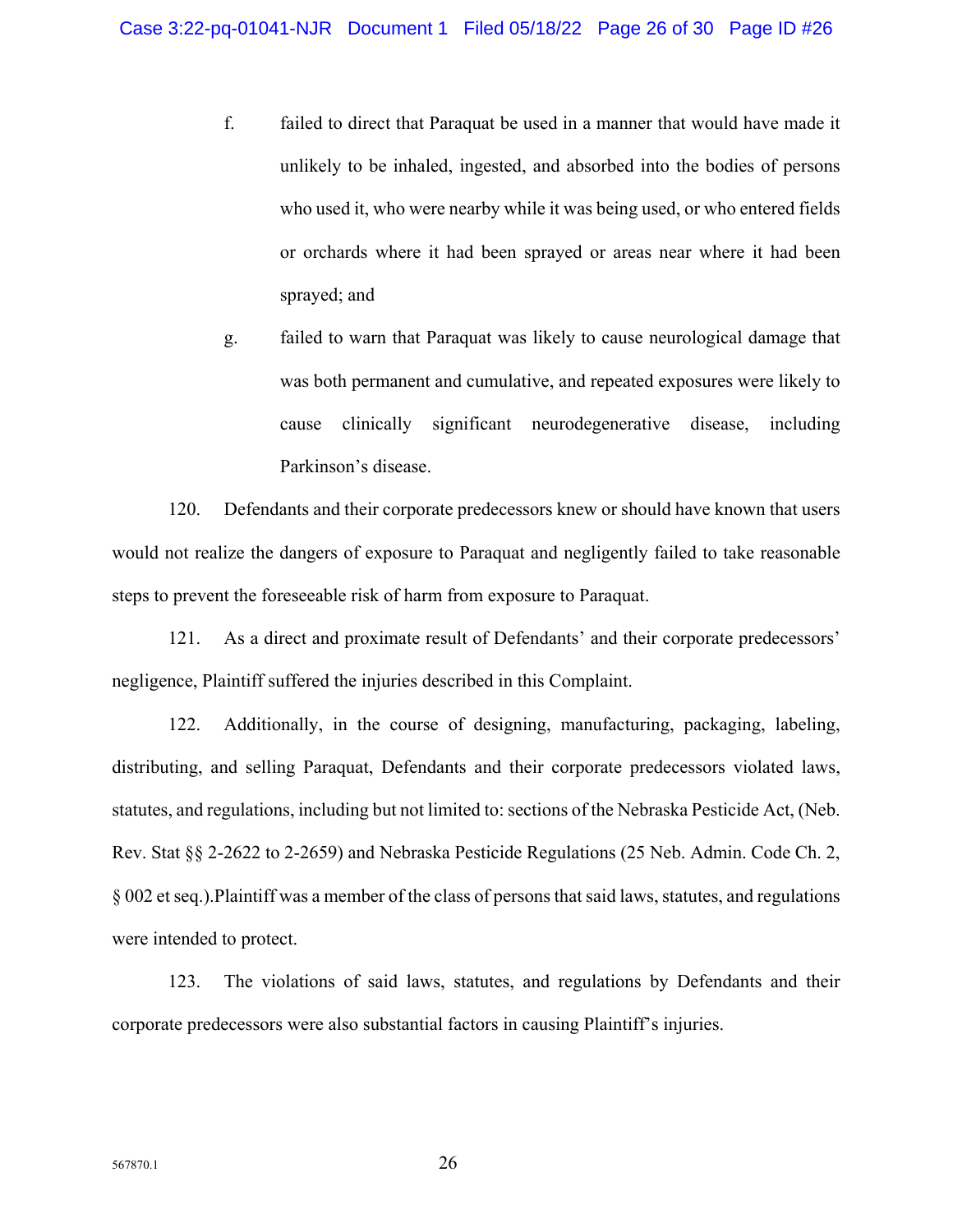124. The injuries that resulted from the violations by Defendants and their corporate predecessors are the kind of occurrences the laws, statutes, and regulations were designed to protect against.

# **COUNT IV BREACH OF IMPLIED WARRANTY OF MERCHANTABILITY**

125. Plaintiff incorporates by reference each allegation set forth in preceding paragraphs as if fully stated herein.

126. At all relevant times, Defendants and their corporate predecessors engaged in the business of designing, manufacturing, distributing, and selling Paraquat and other restricted-use pesticides and held themselves out as having special knowledge or skill regarding Paraquat and other restricted-use pesticides.

127. At all relevant times, Defendants and their corporate predecessors designed, manufactured, distributed, and sold Paraquat for use throughout the United States, including the State in which Plaintiff purchased, used, or was otherwise exposed to Paraquat.

128. Plaintiff was exposed to Paraquat that Defendants and their corporate predecessors designed, manufactured, distributed, and sold.

129. The Paraquat to which Plaintiff was exposed was not fit for the ordinary purposes for which it was used, and in particular:

> a. it was designed, manufactured, formulated, and packaged such that it was likely to be inhaled, ingested, and absorbed into the bodies of persons who used it, who were nearby while it was being used, or who entered fields or orchards where it had been sprayed or areas near where it had been sprayed; and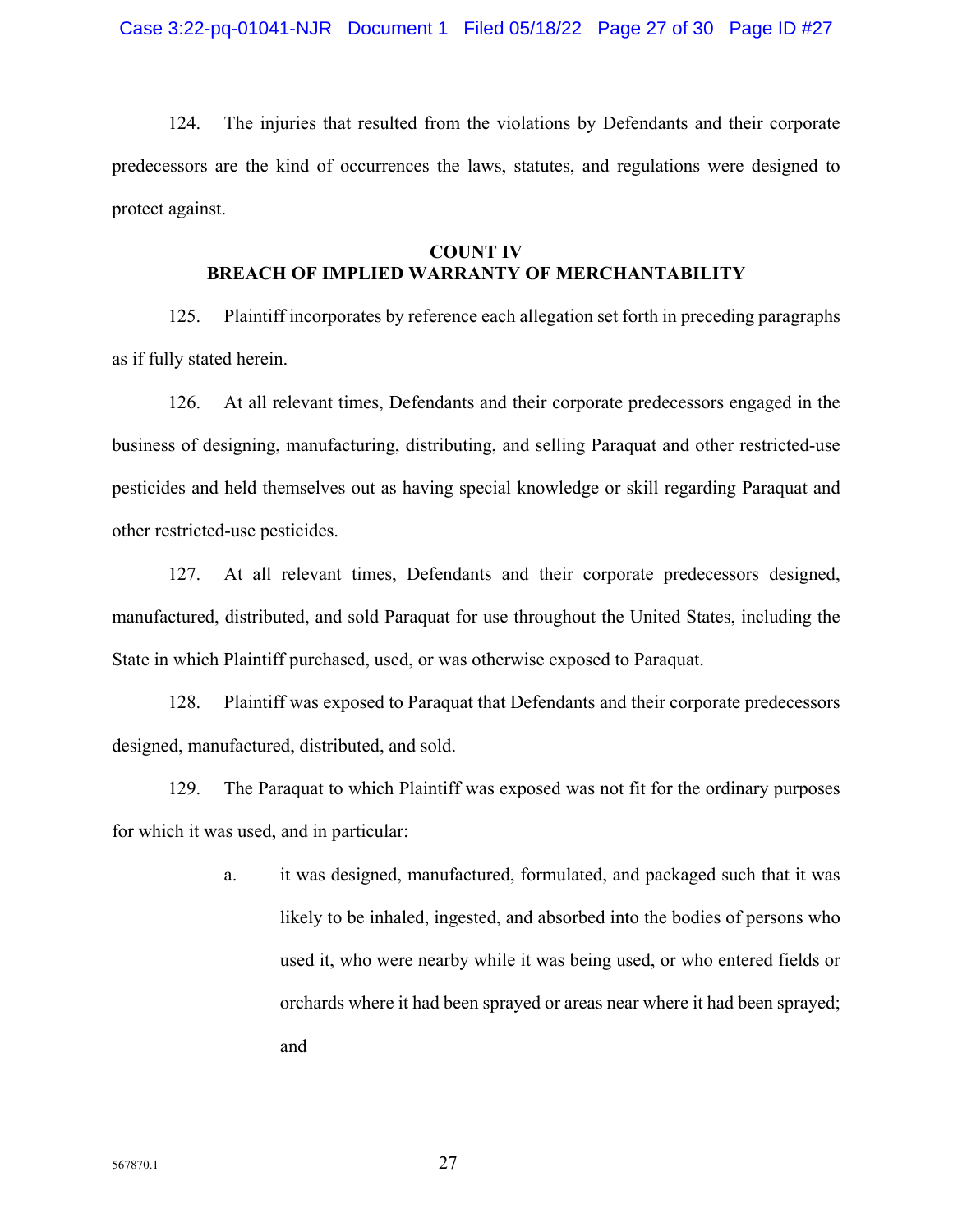b. when inhaled, ingested, or absorbed into the bodies of persons who used it, who were nearby while it was being used, or who entered fields or orchards where it had been sprayed or areas near where it had been sprayed, it was likely to cause neurological damage that was both permanent and cumulative, and repeated exposures were likely to cause neurodegenerative disease, including Parkinson's disease.

130. As a direct and proximate result of Defendants' and their corporate predecessors' breach of implied warranty, Plaintiff suffered the injuries herein described.

# **COUNT V VIOLATION OF STATE CONSUMER FRAUD STATUTES**

131. Plaintiff incorporates by reference each allegation set forth in preceding paragraphs as if fully stated herein.

132. At all relevant times, Defendants and their corporate predecessors designed, manufactured, distributed, and sold Paraquat for use throughout the United States, including the State in which Plaintiff purchased, applied, or was otherwise exposed to Paraquat.

133. Defendants and their corporate predecessors produced and published advertisements and deceptive and misleading statements regarding the safety and risks of Paraquat despite knowing of its inherent defects with the intent to sell Paraquat and increase sales.

134. Defendants and their corporate predecessors concealed their deceptive practices in order to increase the sale of and profit from Paraquat. Defendants violated state consumer fraud statutes, including but not limited to the Nebraska Consumer Fraud Act , Neb. Rev. Stat §§87-301 to 306, when they failed to adequately warn and instruct, or otherwise mislead, consumers (including Plaintiff) of the safety risks associated with Paraquat. Such state statutes are designed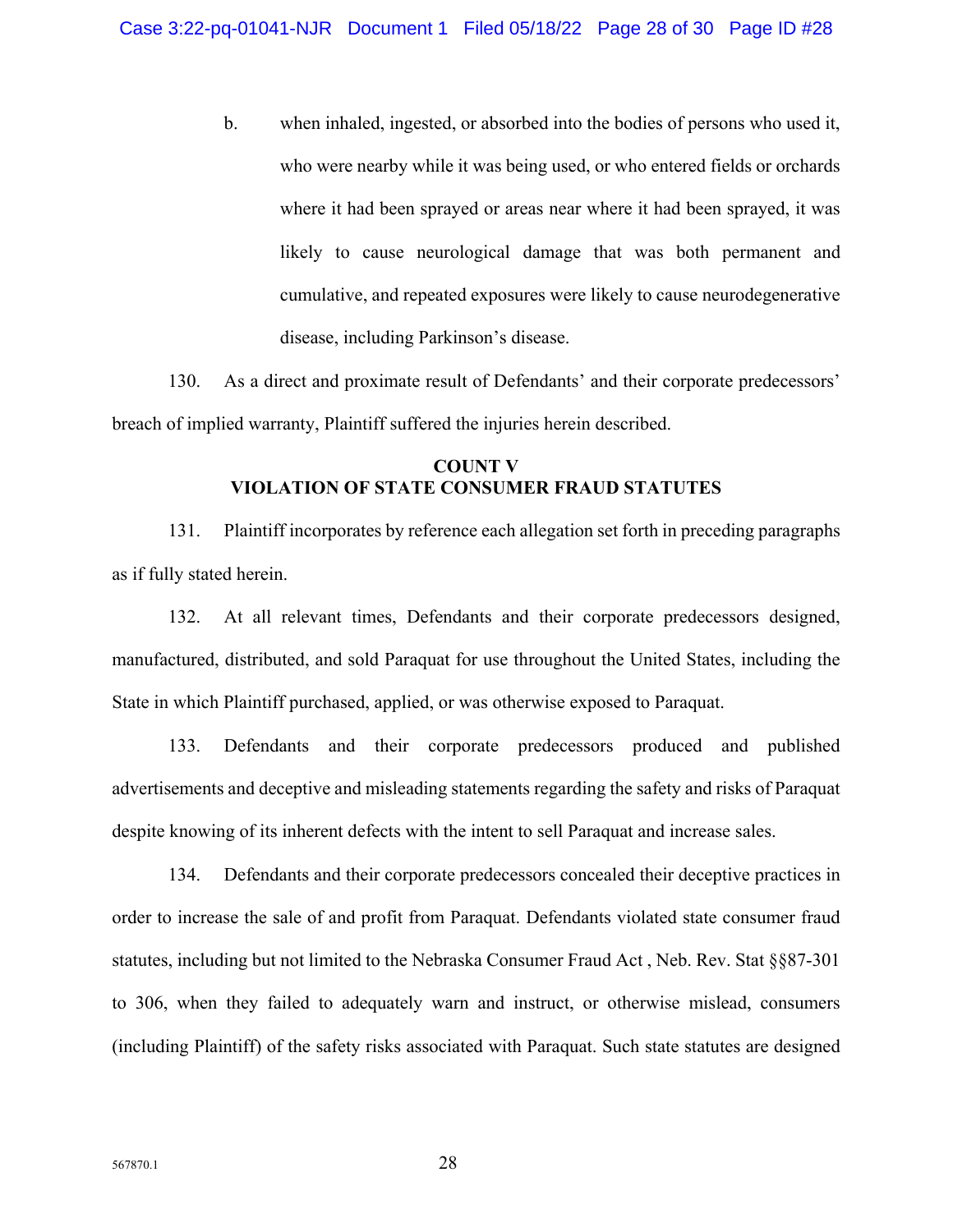to protect consumers and users from misleading conduct in the sale and marketing of products and place no greater obligation on Defendants that that imposed by federal law.

135. Defendants and their corporate predecessors violated this and other statutes by intending to sell and create customer demand for Paraquat by using deceptive or untrue statements of fact about Paraquat's safety and risks associated with it through promotional materials, including but not limited to, Defendants' website, sales representatives and brochures distributed to consumers. The cumulative effect of Defendants' conduct directed at consumers was to create demand for and sell Paraquat. Each aspect of Defendants' conduct combined to artificially create sales of Paraquat.

136. Plaintiff relied upon Defendants' and their corporate predecessors' misrepresentations and omissions in determining which product to use.

137. Had Defendants and their corporate predecessors not engaged in the deceptive conduct described above, Plaintiff would not have purchased or used Paraquat in the same manner, would not have sustained injury, and would not have incurred related treatments and medical costs.

138. As a direct result of Defendants' and their corporate predecessors' deceptive, unfair, unconscionable, and fraudulent conduct and violation of state consumer fraud statutes, Plaintiff suffered and continues to suffer severe personal injury by the cumulative and indivisible nature of Defendants' conduct and economic injury including sums for the purchase of Paraquat and/or the costs of treating the associated injury.

139. As a direct and proximate result of Defendants' violations of state consumer fraud and consumer protection statutes, Plaintiff developed neurological injuries and Parkinson's disease; has suffered economic loss, severe and permanent physical pain, mental anguish, and disability, and will continue to do so for the remainder of his life. Indeed, Plaintiff and his family